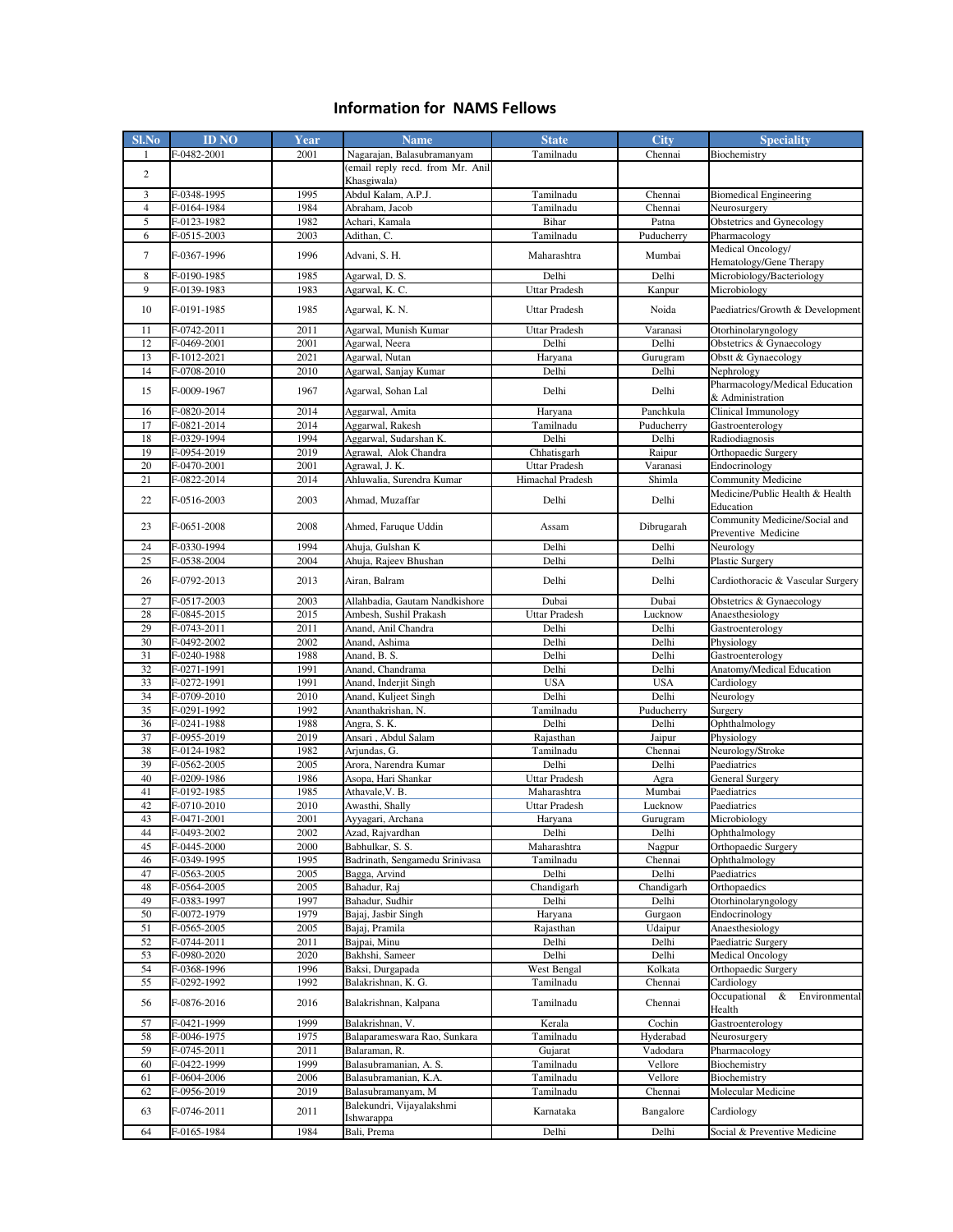| 65  | F-0423-1999 | 1999 | Bali, Ravinder Kumar         | Delhi                | Delhi      | <b>Dental Surgery</b>                          |
|-----|-------------|------|------------------------------|----------------------|------------|------------------------------------------------|
| 66  | F-0605-2006 | 2006 | Bamezai, Rameshwar N.K.      | Delhi                | Delhi      | Genetics                                       |
|     |             |      |                              |                      |            | Biochemistry/Community Health &                |
| 67  | F-0350-1995 | 1995 | Bamji, Mahtab S.             | Telangana            | Hyderabad  |                                                |
|     |             |      |                              |                      |            | Nutrition                                      |
| 68  | F-0166-1984 | 1984 | Banerjee, A. K.              | Haryana              | Panchkula  | Pathology                                      |
| 69  | F-0140-1983 | 1983 | Banerjee, Kalyan             | Maharashtra          | Pune       | Microbiology/Molecular Virology                |
| 70  | F-0446-2000 | 2000 | Bansal, Bhupendra Chandra    | Uttar Pradesh        | Noida      | Medicine/Neurology                             |
| 71  | F-1013-2021 | 2021 | Bansal, Deepak               | Chandigarh           | Chandigarh | Pediatrics                                     |
| 72  | F-1014-2021 | 2021 | Bansal, Parveen              | Punjab               | Patiala    | Biochemistry                                   |
| 73  | F-0957-2019 | 2019 | Bansal, Sandeep              | Chandigarh           | Chandigarh | Otorhinolaryngology                            |
| 74  | F-0125-1982 | 1982 | Bapna, Bal Chand             | Madhya Pradesh       | Indore     | Urology                                        |
|     |             |      |                              |                      |            | Health<br>and<br>Pharmaceutical                |
| 75  | F-0167-1994 | 1994 | Bapna, Jawahar Singh         | Rajasthan            | Jaipur     | Management/<br>Clinical                        |
|     |             |      |                              |                      |            | Pharmacology/Medicines Policy                  |
| 76  | F-0235-1987 | 1987 | Basu, A. K.                  | West Bengal          | Kolkata    | Nuclear Medicine                               |
| 77  | F-0906-2017 |      | Basu, Bikramjit              |                      |            |                                                |
|     |             | 2017 |                              | Karnataka            | Bangalore  | <b>Biomedical Engineering</b>                  |
| 78  | F-0447-2000 | 2000 | Basu, Shyamal Kumar          | West Bengal          | Kolkata    | Anatomy                                        |
| 79  | F-0566-2005 | 2005 | Batra, Yatindra Kumar        | Chandigarh           | Chandigarh | Anaesthesiology                                |
| 80  | F-0309-1993 | 1993 | Baveja, Raj                  | Uttar Pradesh        | Allahabad  | Obstetrics & Gynaecology                       |
| 81  | F-0210-1986 | 1986 | Bedi, Brij Mohan Singh       | Delhi                | Delhi      | Dermatology & Venerology                       |
| 82  | F-0567-2005 | 2005 | Behari, Madhuri              | Delhi                | Delhi      | Neurology                                      |
| 83  | F-1015-2021 | 2021 | Behari, Sanjay               | <b>Uttar Pradesh</b> | Lucknow    | Neuro Surgery                                  |
| 84  | F-0606-2006 | 2006 | Behera, Digambar             | Delhi                | Delhi      | <b>Respiratory Medicine</b>                    |
| 85  | F-0907-2017 | 2017 | Behere, Prakash B.           | Maharashtra          | Mumbai     | Psychiatry                                     |
| 86  | F-0273-1991 | 1991 | Berry, Manorama              | Haryana              | Gurgaon    | Radiology & Imaging                            |
| 87  | F-0908-2017 | 2017 | Bhadada, Sanjay Kumar        | Chandigarh           | Chandigarh | Endocrinology                                  |
| 88  | F-0257-1989 | 1989 | Bhakoo, O. N.                | Haryana              | Panchkula  | Paediatrics/Neonatology                        |
| 89  | F-0062-1978 | 1978 | Bhalerao, Rajaram Amrut      | Maharashtra          | Mumbai     | Surgery                                        |
|     |             |      | Bhalwar, Air Vice Marshal    |                      |            |                                                |
| 90  | F-0846-2015 | 2015 | (Retd.) Rajvir               | Telangana            | Hyderabad  | Community Medicine/ S.P.M.                     |
| 91  | F-0331-1994 | 1994 | Bhan, Maharaj Krishan        | Delhi                | Delhi      | Paediatrics                                    |
|     |             |      |                              |                      |            |                                                |
| 92  | F-0623-2007 | 2007 | Bhan, Surya                  | Delhi                | Delhi      | Orthopaedic Surgery                            |
| 93  | F-0258-1989 | 1989 | Bhandari, B.                 | Rajasthan            | Udaipur    | Paediatrics                                    |
| 94  | F-0310-1993 | 1993 | Bhandari, Mahendra           | <b>Uttar Pradesh</b> | Detroit    | Urology and Renal Transplantation              |
| 95  | F-0274-1991 | 1991 | Bhandari, N. R.              | Madhya Pradesh       | Bhopal     | Paediatrics                                    |
| 96  | F-0624-2007 | 2007 | Bhardwaj, (Lt Gen) Janak Raj | Haryana              | Gurgaon    | Pathology                                      |
| 97  | F-0016-1970 | 1970 | Bhardwaj, Om Prakash         | Delhi                | Delhi      | Radiology                                      |
| 98  | F-0625-2007 | 2007 | Bhargava, Balram             | Delhi                | Delhi      | Cardiology                                     |
| 99  | F-0211-1986 | 1986 | Bhargava, Kashyap            | <b>USA</b>           | <b>USA</b> | Dental Surgery                                 |
|     |             |      |                              |                      |            | Immunohaematology/Medical                      |
| 100 | F-0494-2002 | 2002 | Bhargava, Manorama           | Delhi                | Delhi      | Oncology                                       |
| 101 | F-0063-1978 | 1978 | Bhargava, Pushpa Mittra      | Telangana            | Hyderabad  | Biochemistry                                   |
|     |             |      |                              |                      |            | Radiology/Radiodiagnosis/Radiothe              |
| 102 | F-0384-1997 | 1997 | Bhargava, Satish Kumar       | <b>Uttar Pradesh</b> | Noida      | rapy                                           |
|     |             | 1974 | Bhargava, Sneh               | Delhi                | Delhi      | Radiodagnosis                                  |
|     |             |      |                              |                      |            |                                                |
| 103 | F-0034-1974 |      |                              |                      |            |                                                |
| 104 | F-0212-1986 | 1986 | Bhargava, Vinod K.           | Chandigarh           | Chandigarh | Pharmacology/Medical Education                 |
| 105 | F-0002-1962 | 1962 | Bharucha, Eddie Phiroz       | Maharashtra          | Mumbai     |                                                |
|     |             |      |                              |                      |            | epsy                                           |
| 106 | F-0401-1998 | 1998 | Bharucha, Nadir Eddie        | Maharashtra          | Mumbai     | Neurology/Neuroepidemiology                    |
| 107 | F-0626-2007 | 2007 | Bhasin, Deepak Kumar         | Chandigarh           | Chandigarh | Gastroenterology                               |
| 108 | F-0402-1998 | 1998 | Bhaskaram, P.                | Telangana            | Hyderabad  | Paediatrics                                    |
| 109 | F-0275-1991 | 1991 | Bhaskaran, C. Syamala        | Telangana            | Hyderabad  | Pathology                                      |
| 110 |             | 1976 | Bhaskaran, Chandragiri       |                      |            | Microbiology                                   |
|     | F-0051-1976 |      | Srinivasulu                  | Telangana            | Hyderabad  |                                                |
| 111 | F-0013-1969 | 1969 | Bhat, Hatangadi Shashidhar   | Andhra Pradesh       | Ananthapur | Urology                                        |
| 112 | F-0448-2000 | 2000 | Bhatia, Bal Dev              | Uttar Pradesh        | Varanasi   | Neonatology                                    |
| 113 | F-0035-1974 | 1974 | Bhatia, Madan Lal            | Delhi                | Delhi      | Neurology/Neuroepidemiology/Epil<br>Cardiology |
| 114 | F-0747-2011 | 2011 | Bhatla, Neerja               | Delhi                | Delhi      | Obstetrics & Gynaecology                       |
| 115 | F-0877-2016 | 2016 | Bhatnagar, Shinjini          | Haryana              | Faridabad  | Clinical Reserach in Child Health              |
| 116 | F-0472-2001 | 2001 | Bhatnagar, Veereshwar        | Delhi                | Delhi      | Paediatric Surgery                             |
| 117 | F-0385-1997 | 1997 | Bhatt, Huthi Venkatakrishna  | Gujarat              | Ahmedabad  | Pharmacology                                   |
| 118 | F-0449-2000 | 2000 | Bhatt, Meena Markand         | Maharashtra          | Mumbai     | Anaesthesiology                                |
| 119 | F-0104-1981 | 1981 | Bhatt, R.V.                  | Gujarat              | Baroda     |                                                |
|     |             | 2019 |                              |                      |            | Obstetrics & Gynaecology                       |
| 120 | F-0958-2019 |      | Bhattacharya, Kumar Mihir    | West Bengal          | Kolkata    | <b>Infectious Diseases</b>                     |
| 121 | F-0518-2003 | 2003 | Bhattacharya, Sujit Kumar    | West Bengal          | Kolkata    | <b>Internal Medicine</b>                       |
| 122 | F-0823-2014 | 2014 | Bhattacharya, Visweswar      | Uttar Pradesh        | Varanasi   | Plastic Surgery                                |
| 123 | F-0276-1991 | 1991 | Bhusnurmath, Shivayogi R.    | West Indies          | Grenada    | Liver Pathology/Medical Education              |
|     |             |      |                              |                      |            |                                                |
| 124 | F-0627-2007 | 2007 | Bijlani, Ramesh Lal          | Delhi                | Delhi      | Physiology Yoga & Mind Body                    |
|     |             |      |                              |                      |            | Medicine                                       |
| 125 | F-0073-1979 | 1979 | Bijlani, Veena               | Delhi                | Delhi      | Neuro-Anatomy                                  |
| 126 | F-0628-2007 | 2007 | Biswas, Jyotirmay            | Tamilnadu            | Chennai    | Ophthalmology                                  |
| 127 | F-0311-1993 | 1993 | Boparai, Manjit Singh        | Haryana              | Gurgaon    | Ophthalmology/Medical Education                |
| 128 | F-0450-2000 | 2000 | Bose, Shashanka Mohan        | Chandigarh           | Chandigarh | Surgery                                        |
| 129 | F-0652-2008 | 2008 | Broor, Shobha                | Delhi                | Delhi      | Microbiology                                   |
| 130 | F-0332-1994 | 1994 | Buckshee, Kamal              | Uttar Pradesh        | Noida      | Obstetrics & Gynaecology                       |
| 131 | F-0770-2012 | 2012 | Chacko, Ashok                | Tamilnadu            | Chennai    | Gastroenterology                               |
| 132 | F-0653-2008 | 2008 | Chadda, Rakesh Kumar         | Delhi                | Delhi      | Psychiatry                                     |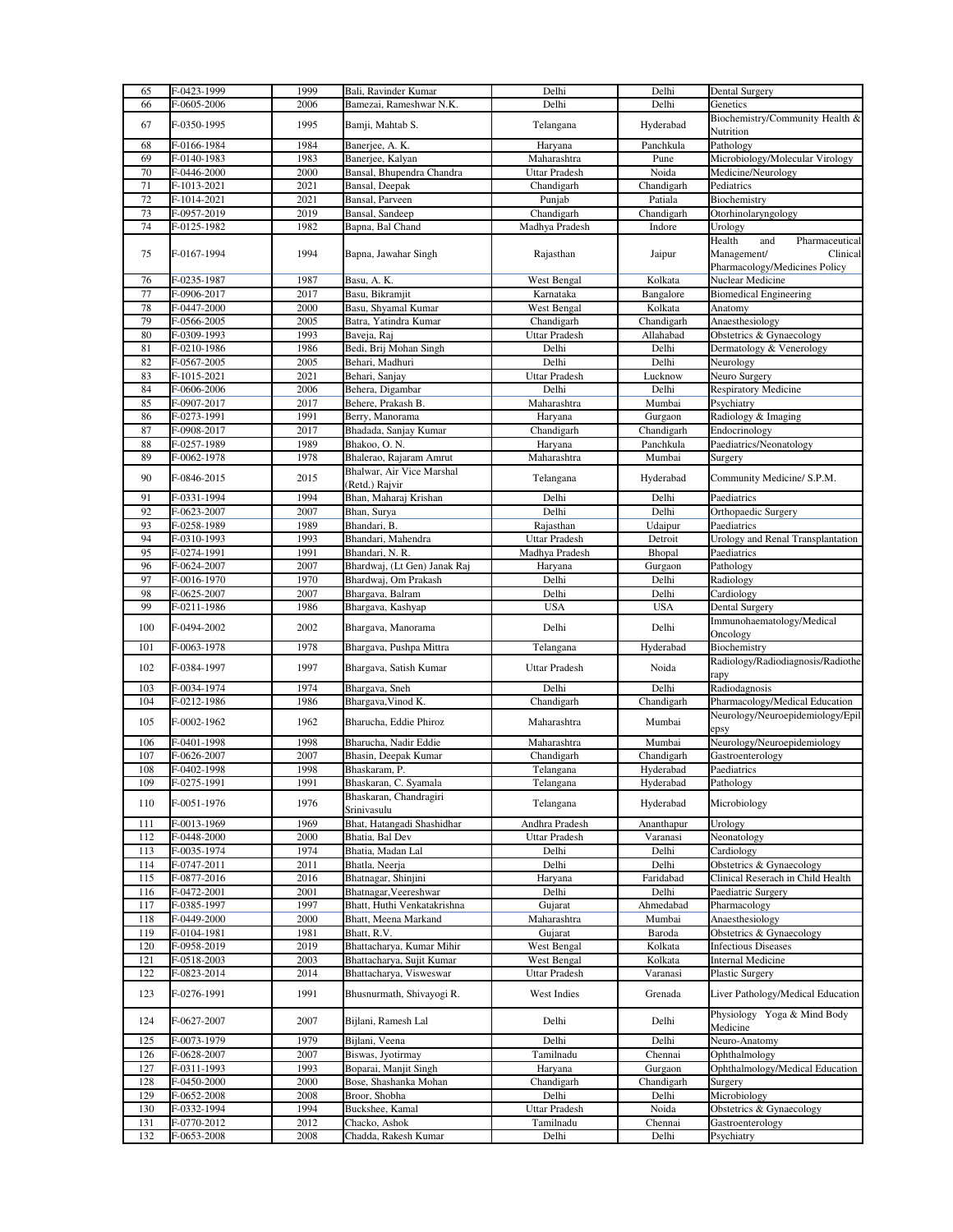| 133 | F-0105-1981 | 1981 | Chaddah, Mahabbat Rai         | Haryana              | Faridabad  | Ophthalmology                         |
|-----|-------------|------|-------------------------------|----------------------|------------|---------------------------------------|
|     |             |      |                               | Chandigarh           |            |                                       |
| 134 | F-0629-2007 | 2007 | Chakrabarti, Arunaloke        |                      | Chandigarh | Microbiology                          |
| 135 | F-0878-2016 | 2016 | Chakrabarti, Subho            | Chandigarh           | Chandigarh | Psychiatry                            |
| 136 | F-0293-1992 | 1992 | Chakrabarty, A. S.            | Delhi                | Delhi      | Physiology                            |
| 137 | F-0424-1999 | 1999 | Chakraborty, Asit Kumar       | Karnataka            | Bangalore  | <b>Chest Diseases</b>                 |
| 138 | F-0126-1982 | 1982 | Chakravorty, Maharani         | <b>Uttar Pradesh</b> | Varanasi   | Biochemistry                          |
|     |             |      |                               |                      |            |                                       |
| 139 | F-0909-2017 | 2017 | Chandak, Giriraj Ratan        | Telangana            | Hyderabad  | Medical and Human Genetics            |
| 140 | F-0928-2018 | 2018 | Chandra, Amar Kumar           | West Bengal          | Kolkata    | Physiology                            |
| 141 | F-0495-2002 | 2002 | Chandra, Dinesh               | Delhi                | Delhi      | Pharmacology/Medical Education        |
| 142 | F-0106-1981 | 1981 | Chandra, Ranjit Kumar         | Haryana              | Gurgaon    | Paediatrics                           |
|     |             |      |                               |                      |            |                                       |
| 143 | F-0847-2015 | 2015 | Chandra, Satish Prabha        | Karnataka            | Bangalore  | Psychiatry                            |
| 144 | F-0910-2017 | 2017 | Chandra, Sekhar Bal           | Delhi                | Delhi      | Nuclear Medicine                      |
| 145 | F-0568-2005 | 2005 | Chandramuki, A.               | Karnataka            | Bangalore  | Microbiology                          |
| 146 | F-1017-2021 | 2021 | Chandrasekar, T S             | Tamil Nadu           | Chennai    | Gastroenterology                      |
| 147 | F-0386-1997 | 1997 | Chandrasekaran, A. N.         | Tamilnadu            | Chennai    | <b>Internal Medicine</b>              |
|     |             | 1995 |                               |                      |            |                                       |
| 148 | F-0351-1995 |      | Chandy, Mathew Jacob          | Tamilnadu            | Vellore    | Neurosurgery                          |
| 149 | F-0403-1998 | 1998 | Chari, Pramila                | Haryana              | Panchkula  | Anaesthesiology                       |
| 150 | F-0127-1982 | 1982 | Chatterjee, Barun Deb         | West Bengal          | Kolkata    | Microbiology                          |
| 151 | F-0929-2018 | 2018 | Chatterjee, Mitali            | West Bengal          | Kolkata    | Clinical Immunology                   |
| 152 | F-0748-2001 | 2001 | Chatterjee, Smriti Narayan    | West Bengal          | Kolkata    | Microbiology/Biophysics               |
| 153 | F-0141-1983 | 1983 | Chatterjee, Subir Kumar       | West Bengal          | Kolkata    | Paediatric Surgery                    |
|     |             |      |                               |                      |            |                                       |
| 154 | F-1016-2021 | 2021 | Chatterjee, Tathagata         | Haryana              | Faridabad  | Pathology                             |
| 155 | F-0569-2005 | 2005 | Chaturvedi, Sanjay            | Delhi                | Delhi      | Community Medicine/Medical            |
|     |             |      |                               |                      |            | <b>Education/Epidemiology</b>         |
| 156 | F-0142-1983 | 1983 | Chaturvedi, Umesh Chandra     | Uttar Pradesh        | Lucknow    | Pathology                             |
| 157 | F-0981-2020 | 2020 | Chaudhry, Dhruva              | Haryana              | Rohtak     | <b>Respitatory Medicine</b>           |
| 158 | F-0771-2012 | 2012 | Chaudhuri, Keya               | West Bengal          | Kolkata    | <b>Biophysics</b>                     |
| 159 | F-0772-2012 | 2012 | Chaudhuri, Nabendu            | West Bengal          | Burdwan    | Paediatrics                           |
|     |             |      |                               |                      |            |                                       |
| 160 | F-0959-2019 | 2019 | Chaudhuri, Zia                | Delhi                | Delhi      | Ophthalmology                         |
| 161 | F-0007-1966 | 1966 | Chaudhury, Ranjit Roy         | Delhi                | Delhi      | <b>Clinical Pharmacology</b>          |
| 162 | F-0911-2017 | 2017 | Chauhan, Shyam Singh          | Delhi                | Delhi      | Biochemistry                          |
| 163 | F-0570-2005 | 2005 | Chawla, Harpinder Singh       | Chandigarh           | Chandigarh | Dental Surgery                        |
| 164 | F-0242-1988 | 1988 | Chawla, L. S.                 | Punjab               | Ludhiana   | Gastroenterology                      |
| 165 | F-0021-1972 | 1972 | Chawla, Santosh               | Delhi                | Delhi      | Radiodiagnosis                        |
|     |             |      |                               |                      |            |                                       |
| 166 | F-0539-2004 | 2004 | Chawla, Yogesh Kumar          | Chandigarh           | Chandigarh | Gastroenterology                      |
| 167 | F-0052-1976 | 1976 | Cherian, George               | Karnataka            | Bangalore  | Cardiology                            |
| 168 | F-0022-1972 | 1972 | Chhetri, Mani Kumar           | West Bengal          | Kolkata    | Internal Medicine/Cardiology          |
| 169 | F-0630-2007 | 2007 | Chhina, Rajoo Singh           | Punjab               | Ludhiana   | Hospital Administration               |
| 170 | F-1018-2021 |      |                               |                      |            |                                       |
|     |             |      |                               |                      |            |                                       |
|     |             | 2021 | Chittoria, Ravi Kumar         | Puducherry           | Puducherry | Plastic Surgery                       |
| 171 | F-0097-1980 | 1980 | Chopra, J. S.                 | Chandigarh           | Chandigarh | Neurology                             |
| 172 | F-0312-1993 | 1993 | Chopra, P.                    | Delhi                | Delhi      | Pathology                             |
| 173 | F-0960-2019 | 2019 | Chopra, Sanjiv                | Maharashtra          | Mumbai     | Obstetrics and Gynaecology            |
|     |             |      |                               |                      |            |                                       |
| 174 | F-0912-2017 | 2017 | Choudhary, Shiv Kumar         | Delhi                | Delhi      | Cardiovascular & Thoracic Surgery     |
|     |             |      |                               |                      |            | Anatomy                               |
| 175 | F-0519-2003 | 2003 | Choudhry, Rewa                | Delhi                | Delhi      |                                       |
| 176 | F-0571-2005 | 2005 | Choudhuri, Gourdas            | Haryana              | Gurgaon    | Gastroenterology                      |
| 177 | F-0074-1979 | 1979 | Choudhury, Debi Charan        | Assam                | Guwahati   | Cardiology/Chest Diseases             |
| 178 | F-0793-2013 | 2013 | Choudhury, Panna              | Uttar Pradesh        | Noida      | Paediatrics                           |
| 179 | F-0982-2020 | 2020 | Chougule, Arun                | Rajasthan            | Jaipur     | Radiology                             |
| 180 | F-0983-2020 | 2020 | Chowdhary, Anuradha           | Delhi                | Delhi      | Microbiology                          |
|     |             | 2008 |                               |                      |            |                                       |
| 181 | F-0654-2008 |      | Chowdhury, Arabinda Narayan   | West Bengal          | Kolkata    | Psychiatry                            |
| 182 | F-0064-1978 | 1978 | Chugh, Kripal Singh           | Chandigarh           | Chandigarh | Nephrology                            |
| 183 | F-0213-1986 | 1986 | Chugh, Tulsi Das              | Delhi                | Delhi      | Microbiology                          |
| 184 | F-0143-1983 | 1983 | Chuttani, Chander Sheila      | Delhi                | Delhi      | Community Medicine                    |
| 185 | F-0023-1972 | 1972 | Chuttani, Hari Krishen        | Delhi                | Delhi      | Gastroenterology                      |
| 186 | F-0711-2010 | 2010 | Cowsik, Sudha Mahajan         | Delhi                | Delhi      | <b>Biophysics</b>                     |
| 187 | F-0930-2018 | 2018 | Dada, Rima                    | Delhi                | Delhi      | Genetics                              |
|     |             |      |                               | Delhi                |            | Ophthalmology                         |
| 188 | F-0387-1997 | 1997 | Dada, Vijay Kumar             |                      | Delhi      |                                       |
| 189 | F-0047-1975 | 1975 | Dalal, Prafulchandra Maganlal | Maharashtra          | Mumbai     | Neurology                             |
| 190 | F-0679-2009 | 2009 | Dalela, Divakar               | Uttar Pradesh        | Lucknow    | Urology                               |
| 191 | F-0655-2008 | 2008 | Damle, Satyawan Gangaramji    | Maharashtra          | Nagpur     | <b>Dental Surgery</b>                 |
|     |             |      |                               |                      |            | Clinical Immunology and               |
| 192 | F-0913-2017 | 2017 | Danda, Debashish              | Tamilnadu            | Vellore    | Rheumatology                          |
| 193 | F-0065-1978 | 1978 | Dandiya, Premchand            | Rajasthan            | Jaipur     | Pharmacology                          |
| 194 | F-0540-2004 | 2004 | Das, Ashok Kumar              | Tamilnadu            | Puducherry | <b>Internal Medicine</b>              |
|     |             |      |                               |                      |            |                                       |
| 195 | F-0541-2004 | 2004 | Das, Bhudev Chandra           | Uttar Pradesh        | Noida      | <b>Molecular Biology</b>              |
| 196 | F-0388-1997 | 1997 | Das, Birendra Kishore         | Orissa               | Cuttack    | Nuclear Medicine                      |
| 197 | F-0294-1992 | 1992 | Das, Chakreswar               | Assam                | Guwahati   | Otorhinolaryngology                   |
| 198 | F-0075-1979 | 1979 | Das, Jadunath Prasad          | Orissa               | Cuttack    | Cardiology                            |
| 199 | F-0572-2005 | 2005 | Das, Kshanika Bala            | West Bengal          | Kolkata    | Maternal & Child Health               |
| 200 | F-0168-1984 | 1984 | Das, Kshitish Chandra         | Chandigarh           | Chandigarh | Pathology/Haematology                 |
|     |             | 2015 |                               |                      |            |                                       |
| 201 | F-0848-2015 |      | Das, Pradeep                  | West Bengal          | Kolkata    | Microbiology                          |
| 202 | F-0712-2010 | 2010 | Das, Satya Narayan            | Delhi                | Delhi      | Biotechnology                         |
| 203 | F-0824-2014 | 2014 | Das, Taraprasad               | Telangana            | Hyderabad  | Ophthalmology                         |
|     |             |      |                               |                      |            | Internal Medicine/Diabetology/        |
| 204 | F-0295-1992 | 1992 | Das, Undurti N.               | Telangana            | Hyderabad  | Rheumatology & Clinical<br>Immunology |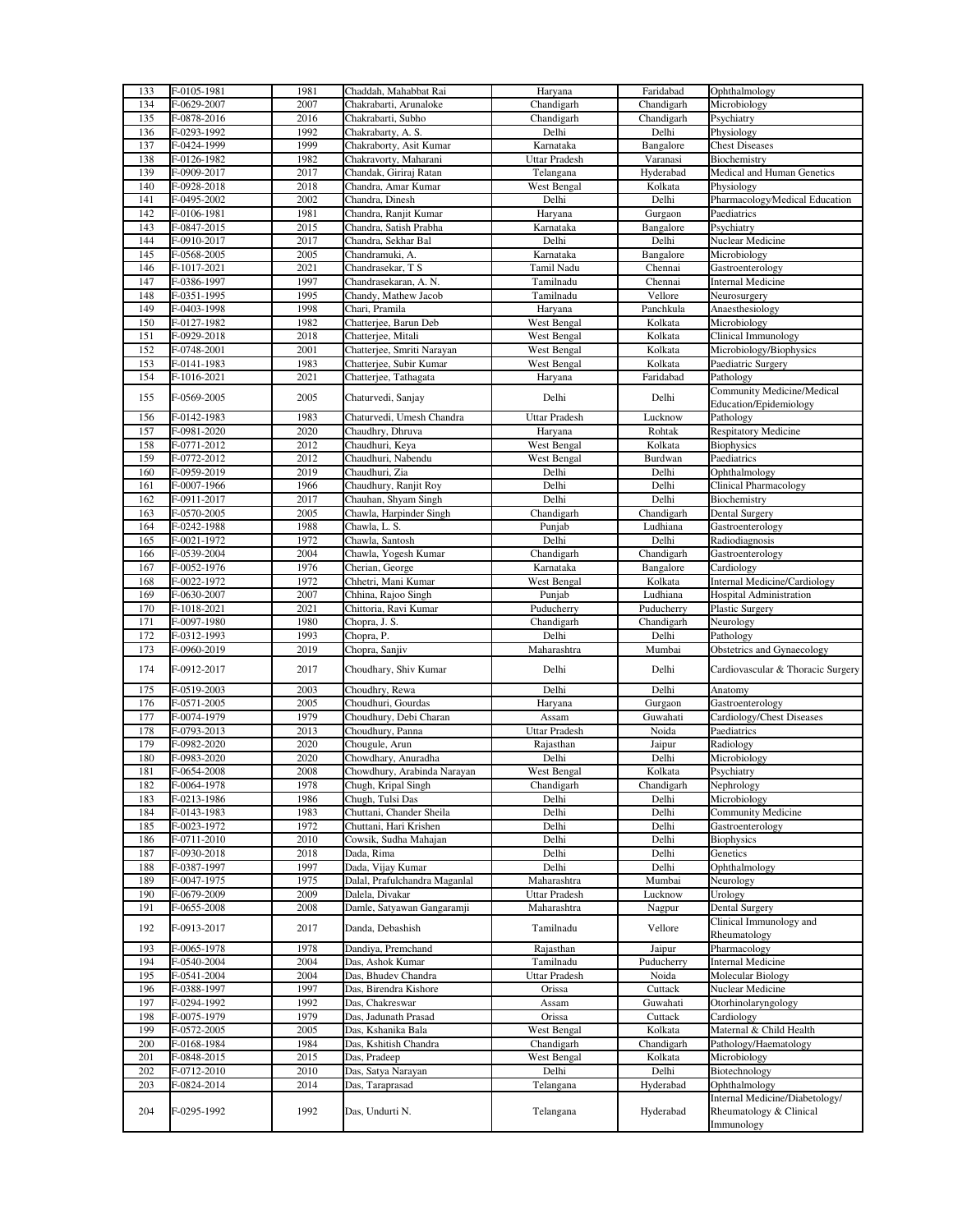| 205        | F-0631-2007                | 2007         | Dash, Aditya Prasad                      | Tamilnadu                  | Thiruvarur        | Public Health & Health<br>Administration                        |
|------------|----------------------------|--------------|------------------------------------------|----------------------------|-------------------|-----------------------------------------------------------------|
| 206        | F-0749-2011                | 2011         | Dash, Debabrata                          | <b>Uttar Pradesh</b>       | Varanasi          | Biochemistry                                                    |
| 207        | F-0825-2014                | 2014         | Dash, Hari Hara                          | Delhi                      | Delhi             | Anaesthesiology                                                 |
| 208        | F-0879-2016                | 2016         | Dass, Arjun                              | Chandigarh                 | Chandigarh        | Otorhinolaryngology                                             |
| 209        | F-0333-1994                | 1994         | Date, Anand Prabhakar                    | UK                         | UK                | Pathology                                                       |
| 210        | F-0880-2016                | 2016         | Datta Gupta, Siddhartha                  | Karnataka                  | Bangalore         | Pathology                                                       |
| 211        | F-0107-1981                | 1981         | Datta, B. N.                             | Chandigarh                 | Chandigarh        | Pathology                                                       |
| 212        | F-0389-1997                | 1997         | Datta, Kamal Krishna                     | West Bengal                | Kolkata           | Social & Preventive Medicine                                    |
| 213        | F-0296-1992                | 1992         | Dave, P. K.                              | <b>Uttar Pradesh</b>       | Noida             | Orthopaedic Surgery                                             |
| 214        | F-0656-2008                | 2008         | Dayal, Rajeshwar                         | <b>Uttar Pradesh</b>       | Agra              | Paediatrics                                                     |
| 215        | F-0144-1983                | 1983         | Dayal, Y.                                | Delhi                      | Delhi             | Ophthalmology                                                   |
| 216        | F-0024-1972                | 1972         | De Souza, Eustace Joseph                 | Maharashtra                | Mubai             | Anatomy                                                         |
| 217        | F-0881-2016                | 2016         | Deepak, Kishore Kumar                    | Delhi                      | Delhi             | Physiology                                                      |
| 218        | F-0055-1977                | 1977         | Deo, Madhav Gajanan                      | Maharashtra                | Pune              | Pathology                                                       |
| 219        | F-0657-2008                | 2008         | Deorari, Ashok Kumar                     | Delhi                      | Delhi             | Neonatology                                                     |
| 220        | F-0984-2020                | 2020         | Desai, Anita Sudhir                      | Karnataka                  | Bangalore         | Microbiology                                                    |
| 221        | F-0145-1983                | 1983         | Desai, H. G.                             | Maharashtra                | Mumbai            | Nutrition/Gastroenterology                                      |
| 222        | F-0680-2009                | 2009         | Desai, Mahesh Ramanlal                   | Gujarat                    | Nadiad            | Urology                                                         |
| 223        | F-0313-1993                | 1993         | Desai, Meena P.                          | Maharashtra                | Mumbai            | Paediatrics/Endocrinology                                       |
| 224        | F-0520-2003                | 2003         | Desai, Nimesh G.                         | Delhi                      | Delhi             | Psychiatry                                                      |
| 225        | F-0146-1983                | 1983         | Desai, Prafulla B.                       | Maharashtra                | Mumbai            | <b>Surgical Oncology</b>                                        |
| 226        | F-0108-1981                | 1981         | Deshmukh, S.S.                           | Maharashtra                | Mumbai            | Paediatric Surgery                                              |
| 227        | F-0931-2018                | 2018         | Dey, Aparajit Ballav                     | Delhi                      | Delhi             | <b>Internal Medicine</b>                                        |
| 228        | F-0297-1992                | 1992         | Dhall, Kamala                            | Haryana                    | Panchkula         | Obstetrics & Gynaecology                                        |
| 229        | F-0496-2002                | 2002         | Dhall, Usha                              | Haryana                    | Rohtak            | Anatomy                                                         |
| 230        | F-0003-1962                | 1962         | Dhanda, Prem Chandra                     | Delhi                      | Delhi             | Cardiology                                                      |
| 231        | F-0497-2002                | 2002         | Dhaon, Brij Krishna                      | Delhi                      | Delhi             | Orthopeadic Surgery                                             |
| 232        | F-0681-2009                | 2009         | Dhar, Hirendra Lal                       | Maharashtra                | Mumbai            | Pharmacology                                                    |
| 233        | F-0914-2017                | 2017         | Dhar, Pushpa                             | <b>Uttar Pradesh</b>       | Noida             | Anatomy                                                         |
| 234        | F-0425-1999                | 1999         | Dharker, Subhash Ravindra                | Rajasthan                  | Jaipur            | Neurosurgery                                                    |
| 235        | F-0961-2019                | 2019         | Dharmalingam, Mala                       | Karntaka                   | Bangalore         | Diabetology and Endocrinology                                   |
| 236        | F-0932-2018                | 2018         | Dhawan, Alok                             | Uttar Pradesh              | Lucknow           | Biochemistry                                                    |
| 237        |                            | 1980         |                                          |                            |                   | Pharmacology                                                    |
|            | F-0098-1980                |              | Dhawan, B. N.                            | Uttar Pradesh              | Lucknow           |                                                                 |
| 238        | F-0076-1979                | 1979         | Dhawan, I. K.                            | Haryana                    | Gurgaon           | Surgery                                                         |
| 239        | F-0794-2013                | 2013         | Dhillon, Mandeep S.                      | Chandigarh                 | Chandigarh        | Orthopaedic Surgery                                             |
| 240        | F-0713-2010                | 2010         | Dhiman, Radha Krishan                    | <b>Uttar Pradesh</b>       | Lucknow           | Gastroenterology                                                |
| 241        | F-0277-1991                | 1991         | Dhume, Ramesh Anant                      | Goa                        | Panaji            | Physiology                                                      |
| 242        | F-0658-2008                | 2008         | Dikshit, Mohan Bhalchandra               | Maharashtra                | Pune              | Physiology                                                      |
| 243        |                            |              |                                          |                            |                   |                                                                 |
|            | F-0193-1985                | 1985         | Dilawari, J. B.                          | Chandigarh                 | Chandigarh        | Gastroenterology                                                |
| 244        | F-1020-2021                | 2021         | Dixit, Vinod Kumar                       | <b>Uttar Pradesh</b>       | Varanasi          | Gastroenterology                                                |
| 245        | F-0915-2017                | 2017         | Dogra, Prem Nath                         | Delhi                      | Delhi             | Urology                                                         |
| 246        | F-0962-2019                | 2019         | Dogra, Tirath Das                        | Haryana                    | Gurugram          | Forensic Medicine                                               |
| 247        | F-0077-1979                | 1979         | Doongaji, Dinshaw Rustom                 | Maharashtra                | Mumbai            | Psychiatry/Internal Medicine                                    |
| 248        | F-0882-2016                | 2016         | Duseja, Ajay Kumar                       | Chandigarh                 | Chandigarh        | Gasteroenterology                                               |
| 249        | F-1019-2021                | 2021         | Dutta, Sourabh                           | Chandigarh                 | Chandigarh        | Neonatology                                                     |
| 250        | F-0214-1986                | 1986         | Dutta, T. K.                             | <b>USA</b>                 | <b>USA</b>        | Radiotherapy                                                    |
| 251        | F-0607-2006                | 2006         | Dwivedi, Shridhar                        | Delhi                      | Delhi             | <b>Internal Medicine/Preventive</b><br>Cardiology               |
| 252        | F-0404-1998                | 1998         | Edwin, Ravikumar                         | Karnataka                  | Bangalore         | Cardiovascular & Thoracic Surgery                               |
| 253        | F-0053-1976                | 1976         | Elhence, Gyan Prakash                    | Uttar Pradesh              | Meerut            | Internal Medicine                                               |
| 254        | F-0369-1996                | 1996         | Fahim, Mohammad                          | Delhi                      | Delhi             | Physiology                                                      |
| 255        | F-0916-2017                | 2017         | Gaekwad, Shailesh B                      | Delhi                      | Delhi             | Neurology                                                       |
| 256        | F-0056-1977                | 1977         | Gaitonde, Bhikaji Balwant                | Maharastra                 | Mumbai            | Pharmacology                                                    |
| 257        | F-0542-2004                | 2004         | Gambhir, Daljeet Singh                   | Uttar Pradesh              | Noida             | Cardiology                                                      |
| 258        | F-0632-2007                | 2007         | Ganapathy, Krishnan                      | Tamilnadu                  | Chennai           | Neurosurgery                                                    |
| 259        | F-0128-1982                | 1982         | Gandhi, M. J.                            | Maharashtra                | Mumbai            | Cardiology                                                      |
| 260        | F-1022-2021                | 2021         | Ganesan, Trivadi Sundaram                | Tamil Nadu                 | Chennai           | <b>Medical Oncology</b>                                         |
| 261        | F-0633-2007                | 2007         | Gangadhar, B.N.                          | Karnataka                  | Bengaluru         | Psychiatry                                                      |
| 262        | F-0985-2020                | 2020         | Gangane, Nitin Mrigarajendra             | Maharashtra                | Wardha            | Pathology                                                       |
| 263        | F-0795-2013                | 2013         | Gangopadhyay, Ajay Narayan               | Uttar Pradesh              | Varanasi          | Paediatric Surgery                                              |
| 264        | F-0215-1986                | 1986         | Ganguly, Nirmal Kumar                    | <b>Uttar Pradesh</b>       | Noida             | Microbiology/Experimental<br>Medicine                           |
| 265        | F-0147-1983                | 1983         | Gangwal, K. C.                           | Rajasthan                  | Jaipur            | Urology                                                         |
| 266        | F-0986-2020                | 2020         | Ganie, Mohd. Ashraf                      | Kashmir                    | Srinagar          | Diabetology & Endocrinology                                     |
| 267        | F-0543-2004                | 2004         | Garg, Bishan Swarup                      | Maharashtra                | Mumbai            | Community Medicine                                              |
| 268        | F-0573-2005                | 2005         | Garg, Krishna                            | Delhi                      | Delhi             | Anatomy                                                         |
| 269        |                            | 2021         | Garg, Mahendra Kumar                     |                            | Jodhpur           | Medicine & Endocrinology                                        |
|            | F-1021-2021                | 2018         |                                          | Rajasthan<br>Delhi         |                   |                                                                 |
| 270        | F-0933-2018                |              | Garg, Pramod Kumar                       |                            | Delhi             | Gastroenteroloy                                                 |
| 271        | F-0963-2019                | 2019         | Garg, Ravindra Kumar                     | <b>Uttar Pradesh</b>       | Lucknow           | Neurology                                                       |
| 272        | F-0826-2014                | 2014         | Gauba, Krishan                           | Chandigarh                 | Chandigarh        | Dentistry                                                       |
| 273<br>274 | F-0682-2009<br>F-0314-1993 | 2009<br>1993 | Gaur, Shailendra Nath<br>Gautam, Hari    | Delhi                      | Delhi             | <b>Respiratory Medicine</b><br>Medical Education/Cardiovascular |
|            |                            |              |                                          | Rajasthan                  | Jaipur            | & Thoracic Surgery                                              |
| 275        | F-0917-2017                | 2017         | Ghai, Babita                             | Chandigarh                 | Chandigarh        | Anaesthesia & Intensive Care                                    |
| 276<br>277 | F-0544-2004<br>F-0078-1979 | 2004<br>1979 | Ghosh, Kanjaksha<br>Ghosh, Manindra Nath | Maharashtra<br>West Bengal | Mumbai<br>Kolkata | Immunohaematology<br>Medical Education/Pharmacology             |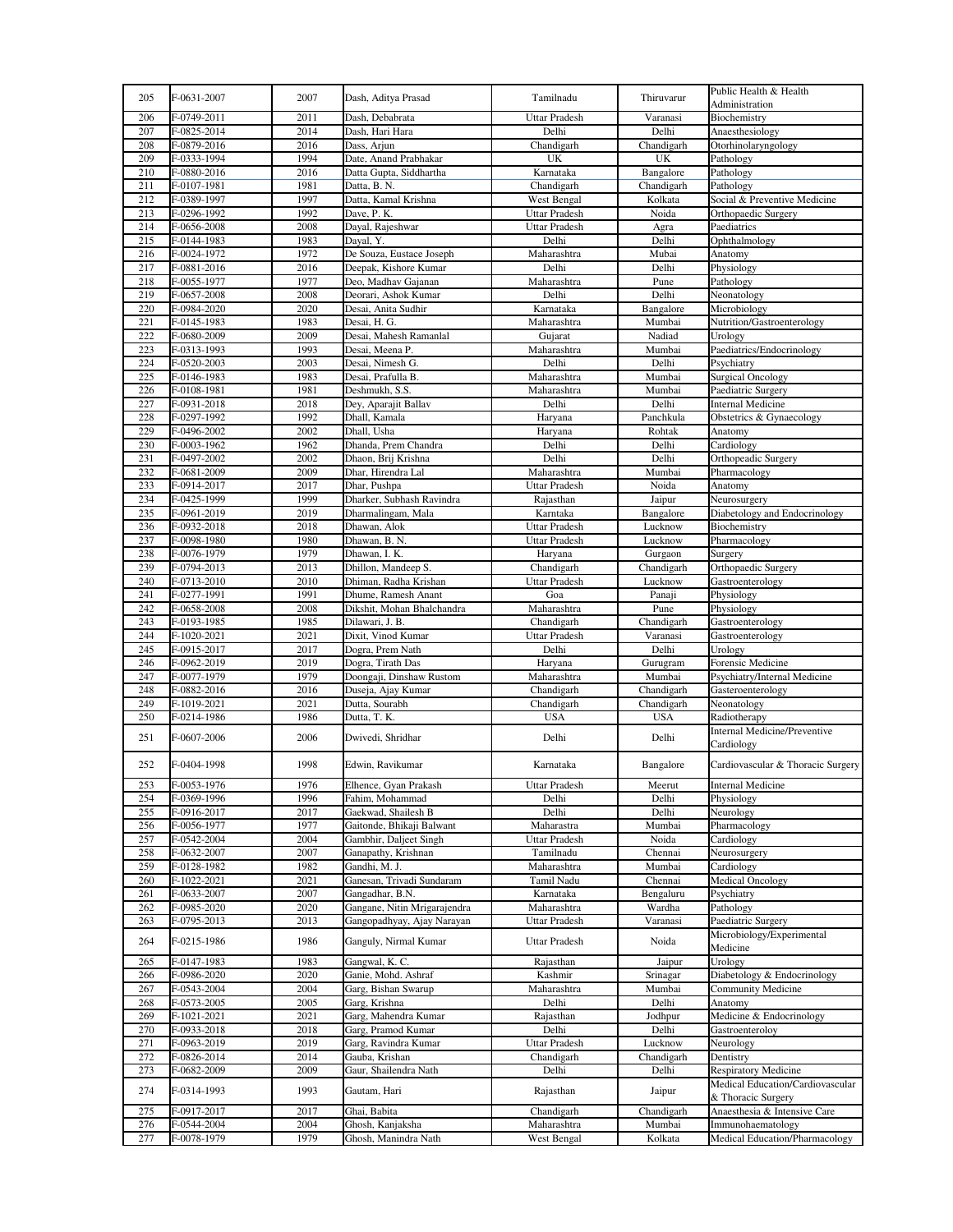| 278        | F-0315-1993                | 1993         | Ghosh, Patitpaban                         | Delhi                | Delhi                | Otorhinolaryngology                                                                    |
|------------|----------------------------|--------------|-------------------------------------------|----------------------|----------------------|----------------------------------------------------------------------------------------|
| 279        | F-0390-1997                | 1997         | Ghosh, Probal K                           | Austria              | Austria              | Cardiovascular & Thoracic Surgery                                                      |
| 280        | F-0934-2018                | 2018         | Ghoshal, Sushmita                         | Chandigarh           | Chandigarh           | Radiotherapy                                                                           |
| 281        | F-0918-2017                | 2017         | Ghoshal, Uday Chand                       | Uttar Pradesh        | Lucknow              | Gastroenterology                                                                       |
| 282        | F-0883-2016                | 2016         | Gill, Shivinder Singh                     | Punjab               | Mohali               | Orthopaedic Surgery                                                                    |
| 283        | F-0659-2008                | 2008         | Godbole, Madan Madhav                     | Uttar Pradesh        | Lucknow              | Endocrinology                                                                          |
| 284        | F-0750-2011                | 2011         | Goel, Neerja                              | Uttar Pradesh        | Noida                | Obstetrics & Gynaecology                                                               |
| 285        | F-0521-2003                | 2003         | Goel, Satish Chandra                      | <b>Uttar Pradesh</b> | Varanasi             | Orthopaedic Surgery                                                                    |
| 286        | F-0017-1970                | 1970         | Gogate, Madhukar Ganesh                   | Maharashtra          | Pune                 | Physiology                                                                             |
| 287        | F-0216-1986                | 1986         | Gogoi, Mukti Prosad                       | Assam                | Guwahati             | Obstetrics & Gynaecology                                                               |
| 288        | F-1023-2021                | 2021         | Gomathy, Sethuraman                       | Delhi                | New Delhi            | Dermatology & Venereology                                                              |
| 289        | F-0683-2009                | 2009         | Gopal, Lingam                             | Tamilnadu            | Chennai              | Ophthalmology                                                                          |
| 290        | F-0391-1997                | 1997         | Gopal, Saroj Chooramani                   | Uttar Pradesh        | Varanasi             | Paediatric Surgery                                                                     |
| 291        | F-0522-2003                | 2003         | Gopalakrishnan, Ganesh                    | Tamilnadu            | Coimbatore           | Urology                                                                                |
| 292        | F-0001-1961                | 1961         | Gopalan, C                                | Tamilnadu            | Chennai              | Nutrition                                                                              |
| 293<br>294 | F-0405-1998                | 1998         | Gopalan, Sarala                           | Tamilnadu            | Chennai              | Obstetrics & Gynaecology                                                               |
| 295        | F-0298-1992                | 1992<br>2004 | Gopinath, Gomathy                         | Delhi                | Delhi                | Anatomy<br><b>Surgical Oncology</b>                                                    |
| 296        | F-0545-2004<br>F-0259-1989 | 1989         | Gopinath, K. S.<br>Gopinathan, Nair P. G. | Karnataka<br>Delhi   | Bangalore<br>Delhi   | Nuclear Medicine                                                                       |
|            |                            |              |                                           |                      |                      |                                                                                        |
| 297        | F-0796-2013                | 2013         | Goswami, Ravinder                         | Delhi<br>Delhi       | Delhi                | Diabetology & Endocrinology                                                            |
| 298        | F-0243-1988                | 1988         | Gourie Devi, M.                           |                      | Delhi                | Neurology<br>Community Medicine/Social &                                               |
| 299        | F-0244-1988                | 1988         | Govila, A. K.                             | Madhya Pradesh       | Gwalior              | Preventive Medicine                                                                    |
| 300        | F-0884-2016                | 2016         | Goval, Ashima                             | Chandigarh           | Chandigarh           | Dental Surgery                                                                         |
| 301        | F-0406-1998                | 1998         | Goyal, Bal Krishna                        | Maharashtra          | Mumbai               | Cardiology                                                                             |
| 302        | F-0473-2001                | 2001         | Goyal, Ramesh K.                          | Gujarat              | Ahmedabad            | Pharmacology                                                                           |
| 303        | F-0498-2002                | 2002         | Goyal, Uma                                | Delhi                | Delhi                | Obstetrics & Gynaecology                                                               |
| 304        | F-0334-1994                | 1994         | Grover, Harish                            | Delhi                | Delhi                | Social & Preventive Medicine/<br>Family Medicine                                       |
| 305        | F-0426-1999                | 1999         | Grover, Shobha                            | Maharashtra          | Mumbai               | Pathology                                                                              |
| 306        | F-0474-2001                | 2001         | Gujral, Ratni B.                          | <b>Uttar Pradesh</b> | Lucknow              | Radiodiagnosis                                                                         |
| 307        | F-1025-2021                | 2021         | Gulati, Kavita                            | Delhi                | New Delhi            | Pharmacology                                                                           |
| 308        | F-0148-1983                | 1983         | Gulati, Prem Datt                         | Delhi                | Delhi                | <b>Internal Medicine/Nephrology</b>                                                    |
| 309        | F-0885-2016                | 2016         | Gulati, Sheffali                          | Delhi                | Delhi                | Paediatrics                                                                            |
| 310        | F-0025-1972                | 1972         | Guleria, Jagdev Singh                     | Delhi                | Delhi                | Cardio-respiratory Medicine/Chest                                                      |
|            |                            |              |                                           |                      |                      | Diseases                                                                               |
|            |                            |              |                                           |                      |                      |                                                                                        |
| 311        | F-0751-2011                | 2011         | Guleria, Randeep                          | Delhi                | Delhi                | <b>Respiratory Medicine</b>                                                            |
| 312        | F-0260-1989                | 1989         | Gupta, A. K.                              | Delhi                | Delhi                | Ophthalmology                                                                          |
| 313        | F-0169-1984                | 1984         | Gupta, A. N.                              | Chandigarh           | Chandigarh           | Obstetrics & Gynaecology                                                               |
| 314<br>315 | F-0634-2007<br>F-0245-1988 | 2007<br>1988 | Gupta, Amod<br>Gupta, Anand Swaroop       | Haryana<br>Rajasthan | Panchkula<br>Udaipur | Ophthalmology<br>Proctology & Surgical                                                 |
|            |                            |              |                                           |                      |                      | Gastrointestinal/Surgery                                                               |
| 316        | F-0797-2013                | 2013         | Gupta, Arun Kumar                         | <b>Uttar Pradesh</b> | Agra                 | Radiodiagnosis                                                                         |
| 317        | F-0574-2005                | 2005         | Gupta, Ashok Kumar                        | Rajasthan            | Udaipur              | Otorhinolaryngology                                                                    |
| 318        | F-0714-2010                | 2010         | Gupta, Ashok Kumar                        | Chandigarh           | Chandigarh           | Otorhinolaryngology                                                                    |
| 319        | F-0798-2013                | 2013         | Gupta, Ashok Kumar                        | Maharashtra          | Mumbai               | Plastic Surgery                                                                        |
| 320        | F-0451-2000                | 2000         | Gupta, Chhitar Mal                        | Karnataka            | Bangaluru            | Biochemistry                                                                           |
| 321        | F-0109-1981                | 1981         | Gupta, D. N.                              | Delhi                | Delhi                | <b>Internal Medicine</b>                                                               |
| 322<br>323 | F-0452-2000<br>F-0773-2012 | 2000<br>2012 | Gupta, Devendra Kumar<br>Gupta, Dheeraj   | Delhi<br>Chandigarh  | Delhi<br>Chandigarh  | Paediatric Surgery                                                                     |
| 324        | F-0427-1999                | 1999         |                                           |                      |                      | <b>Respiratory Medicine</b><br>Anaesthesiolog                                          |
| 325        | F-0335-1994                | 1994         | Gupta, Dipankar Das<br>Gupta, Indu        | Maharashtra          | Mumbai<br>Panchkula  | Obstetrics & Gynaecology                                                               |
| 326        | F-0352-1975                | 1975         | Gupta, Jogindra Lal                       | Haryana<br>Delhi     | Delhi                | Plastic Surgery                                                                        |
| 327        | F-0684-2009                | 2009         | Gupta, Krishan Lal                        | Chandigarh           | Chandigarh           | Nephrology                                                                             |
| 328        | F-0849-2015                | 2015         | Gupta, Kumar Anil                         | Chandigarh           | Chandigarh           | Hospital Administration                                                                |
| 329        | F-0660-2008                | 2008         | Gupta, Madhur                             | Haryana              | Panchkula            | Anatomy                                                                                |
| 330        | F-0370-1996                | 1996         | Gupta, N. M.                              | Chandigarh           | Chandigarh           | Surgery                                                                                |
| 331        | F-0886-2016                | 2016         | Gupta, Nandita                            | Delhi                | Delhi                | Immunoassay Development and                                                            |
| 332        | F-0428-1999                | 1999         | Gupta, Narmada Prasad                     | Haryana              | Gurugram             | Techniques<br>Urology                                                                  |
| 333        | F-0030-1973                | 1973         | Gupta, Om Prakash                         | Gujrat               | Ahmedabad            | Medical Education/Medicine<br>(Diabetes Endocrinology)<br><b>Health Administration</b> |
| 334        | F-0752-2011                | 2011         | Gupta, Piyush                             | Uttar Pradesh        | Noida                | Paediatrics                                                                            |
| 335        | F-0149-1983                | 1983         | Gupta, Prem Sagar                         | Delhi                | Delhi                | Gastroneterology/Nutrition                                                             |
| 336        | F-0635-2007                | 2007         | Gupta, Rakesh K.                          | Haryana              | Gurgaon              | Radiodiagnosis                                                                         |
| 337        | F-0217-1986                | 1986         | Gupta, Ramesh Chandra                     | <b>Uttar Pradesh</b> | Allahabad            | Orthopaedic Surgery                                                                    |
| 338        | F-0523-2003                | 2003         | Gupta, Ramesh Kumar                       | Uttar Pradesh        | Lucknow              | Pathology and Bacteriology                                                             |
| 339        | F-0850-2015                | 2015         | Gupta, Ravi                               | Chandigarh           | Chandigarh           | Orthopaedic Surgery                                                                    |
| 340        | F-0129-1982                | 1982         | Gupta, Saibal                             | West Bengal          | Kolkata              |                                                                                        |
| 341        | F-0799-2013                | 2013         | Gupta, Sanjeev Kumar                      | Uttar Pradesh        | Varanasi             | Cardiovascular & Thoracic Surgery<br>Surgery                                           |
| 342        | F-0170-1984                | 1984         | Gupta, Saroj                              | Uttar Pradesh        | Varanasi             | Surgery                                                                                |
| 343        | F-0575-2005                | 2005         | Gupta, Satish Kumar                       | Haryana              | Gurgaon              | Immunology                                                                             |
| 344        | F-0079-1979                | 1979         | Gupta, Satya                              | Delhi                | Delhi                |                                                                                        |
| 345        | F-0685-2009                | 2009         | Gupta, Shakti Kumar                       | Jammu                | Jammu                | Paediatrics/Social Paediatrics<br>Hospital Administration                              |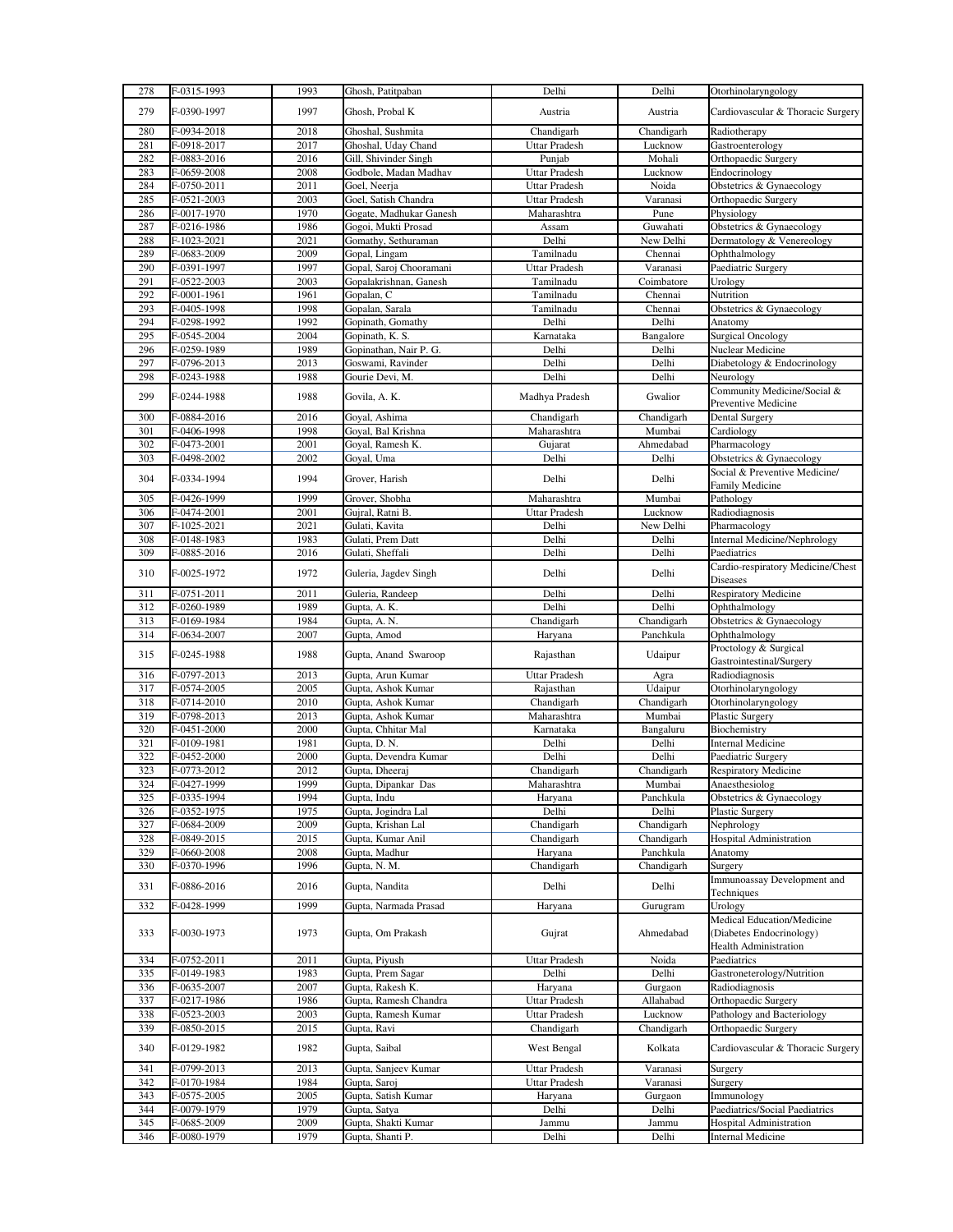| 347 | F-0546-2004 | 2004 | Gupta, Shiv Dutt                           | Rajasthan            | Jaipur     | Community Medicine/Social &<br>Preventive Medicine |
|-----|-------------|------|--------------------------------------------|----------------------|------------|----------------------------------------------------|
| 348 | F-0057-1977 | 1977 | Gupta, Sudershan Kumar                     | <b>Uttar Pradesh</b> | Varanasi   | Radiodiagnosis                                     |
| 349 | F-0686-2009 | 2009 | Gupta, Sunanda                             | Rajasthan            | Udaipur    | Anaesthesiology                                    |
| 350 | F-0887-2016 | 2016 | Gupta, Sunil Kumar                         | Chandigarh           | Chandigarh | Neurosurgery                                       |
| 351 | F-0407-1998 | 1998 | Gupta, Suresh Chandra                      | Uttar Pradesh        | Allahabad  | Pathology                                          |
| 352 | F-0336-1994 | 1994 | Gupta, Usha                                | Delhi                | Delhi      | Microbiology                                       |
| 353 | F-0475-2001 | 2001 | Gupta, V.M.                                | <b>Uttar Pradesh</b> | Varanasi   | Community Medicine                                 |
| 354 | F-1024-2021 | 2021 | Gupta, Varsha                              | Chandigarh           | Chandigarh | Microbiology                                       |
| 355 | F-0661-2008 | 2008 | Gupta, Yogendra Kumar                      | Delhi                | Delhi      | Pharmacology                                       |
| 356 | F-0851-2015 | 2015 | Gururaj, G                                 | Karnataka            | Bangalore  | Social and Preventive<br>Medicine/Epidemiology     |
| 357 | F-0774-2012 | 2012 | Halder, Ashutosh                           | Delhi                | Delhi      | Genetics                                           |
| 358 | F-0337-1994 | 1994 | Handa, Ferdinand                           | Punjab               | Patiala    | Dermatology & Venereology                          |
| 359 | F-0576-2005 | 2005 | Handa, Rohini                              | Delhi                | Delhi      | Rheumatology                                       |
| 360 | F-0888-2016 | 2016 | Handa, Sanjeev                             | Chandigarh           | Chandigarh | Dermatology, Venerology and<br>Leprology           |
| 361 | F-0031-1973 | 1973 | Haranath, Palepu Sita Rama<br>Krishna      | Maharashtra          | Mumbai     | Pharmacology                                       |
| 362 | F-0987-2020 | 2020 | Harikrishnan S                             | Kerala               | Trivandrum | Cardiology                                         |
| 363 | F-0687-2009 | 2009 | Harinarayan, C.V.                          | Karnataka            | Bangalore  | Diabetology & Endocrinology                        |
| 364 | F-0852-2015 | 2015 | Harish, Krishnamachar                      | Karnataka            | Bangalore  | Surgical Oncology demiology                        |
| 365 | F-0476-2001 | 2001 | Hayreh, Sohan Singh                        | U.S.A                | U.S.A      | Ophthalmology                                      |
| 366 | F-0246-1988 | 1988 | Hazra, D. K.                               | <b>Uttar Pradesh</b> | Agra       | <b>Internal Medicine</b>                           |
| 367 | F-0499-2002 | 2002 | Hegde, Belle Monappa                       | Karnataka            | Manipal    | Cardiology                                         |
| 368 | F-0500-2002 | 2002 | Hemal, Ashok K.                            | Delhi                | Delhi      | Urology                                            |
| 369 | F-0889-2016 | 2016 | Hemalatha, R.                              | Telangana            | Hyderabad  | Nutrition, Immunology and<br>Microbiology          |
| 370 | F-0048-1975 | 1975 | Hingorani, Vera                            | Delhi                | Delhi      | Obstetrics & Gynaecology                           |
| 371 | F-0036-1974 | 1974 | Hiranandani, L. H                          | Maharashtra          | Mumbai     | Otorhinolaryngology                                |
| 372 | F-0429-1999 | 1999 | Hurkat, P. C.                              | Rajasthan            | Jodhpur    | Physiology                                         |
| 373 | F-0430-1999 | 1999 | Indrayan, Abhaya                           | Uttar Pradesh        | Noida      | <b>Biostatistics</b>                               |
| 374 | F-0037-1974 | 1974 | Isaac, Martin G.                           | Tamilnadu            | Chennai    | Anaesthesiology                                    |
| 375 | F-0353-1995 | 1995 | Iyengar, Bhanu                             | Delhi                | Delhi      | Pathology                                          |
| 376 | F-0477-2001 | 2001 | Jagannath, Palepu                          | Maharashtra          | Mumbai     | Cancer Surgery                                     |
| 377 | F-0636-2007 | 2007 | Jagannathan, N.R                           | Tamil Nadu           | Chennai    | <b>Biophysics</b>                                  |
| 378 | F-0662-2008 | 2008 | Jagat Ram                                  | Chandigarh           | Chandigarh | Ophthalmology                                      |
| 379 | F-0935-2018 | 2018 | Jain, Amita                                | <b>Uttar Pradesh</b> | Lucknow    | Microbiology                                       |
| 380 | F-0775-2012 | 2012 | Jain, Anil Kumar                           | Delhi                | Delhi      | Orthopaedics                                       |
| 381 | F-0688-2009 | 2009 | Jain, Bhupendra Kumar                      | <b>Uttar Pradesh</b> | Ghaziabad  | Surgery                                            |
| 382 | F-0058-1977 | 1977 | Jain, Inder Sen                            | Chandigarh           | Chandigarh | Ophthalmology                                      |
| 383 | F-0278-1991 | 1991 | Jain, Mohan Raj                            | Rajasthan            | Jaipur     | Ophthalmology                                      |
| 384 | F-0988-2020 | 2020 | Jain, Parmanand                            | Maharashtra          | Mumbai     | Anaesthesiology                                    |
| 385 | F-0171-1984 | 1984 | Jain, Sukhanand                            | Telangana            | Hyderabad  | Otorhinollaryngology                               |
| 386 | F-0218-1986 | 1986 | Jain, Sushil Kumar                         | Delhi                | Delhi      | Clinical Cardio-Respiratory<br>Physiology          |
| 387 | F-0827-2014 | 2014 | Jain, Swatantra Kumar                      | Haryana              | Faridabad  | <b>Biomedical Biotechnology</b>                    |
| 388 | F-1027-2021 | 2021 | Jain, Vikram Kumar                         | Rajasthan            | Jaipur     | <b>Respiratory Medicine</b>                        |
| 389 | F-0853-2015 | 2015 | Janaki, V.R.                               | Tamilnadu            | Chennai    | Dermatology                                        |
| 390 | F-1026-2021 | 2021 | Jaseja, Harinder                           | Madhya Pradesh       | Gwalior    | Physiology                                         |
| 391 | F-0194-1985 | 1985 | Jatiswar Singh, K.                         | Manipur              | Imphal     | Obstetrics & Gynaecology                           |
| 392 | F-0989-2020 | 2020 | Jayachandran, S                            | Tamil Nadu           | Chennai    | Dental Surgery                                     |
| 393 | F-0577-2005 | 2005 | Jesudason, Mary Vijaya                     | Tamil Nadu           | Vellore    | Microbiology                                       |
| 394 | F-0753-2011 | 2011 | Jha, Vivekanand                            | Chandigarh           | Chandigarh | Nephrology                                         |
| 395 | F-0408-1998 | 1998 | Jindal, Surinder Kumar                     | Chandigarh           | Chandigarh | Pulmonary & Critical Care<br>Medicine              |
| 396 | F-0689-2009 | 2009 | Johari, Ashok Kumar N.                     | Maharashtra          | Mumbai     | Orthopaedic Surgery                                |
| 397 | F-0049-1975 | 1975 | John, Stanley                              | Karnataka            | Bangalore  | Cardiovascular & Thoracic Surgery                  |
| 398 | F-0279-1991 | 1991 | John, T.J.                                 | Tamilnadu            | Vellore    | Microbiology (Pediatrics/Virology)                 |
| 399 | F-0014-1969 | 1969 | Johnson, Chandrahasan Aruldoss<br>Christie | <b>USA</b>           | <b>USA</b> | Radiodiagnosis                                     |
| 400 | F-0663-2008 | 2008 | Joshi, Kusum                               | Chandigarh           | Chandigarh | Pathology                                          |
| 401 | F-0431-1999 | 1999 | Joshi, Mukund Sadashiv                     | Maharashtra          | Mumbai     | Radiodiagnosis                                     |
| 402 | F-0578-2005 | 2005 | Joshi, Pyare Lal                           | Delhi                | Delhi      | Community Medicine                                 |
| 403 | F-0800-2013 | 2013 | Julka, Pramod Kumar                        | Delhi                | Delhi      | Radiotherapy                                       |
| 404 | F-0432-1999 | 1999 | Juneja, Harbans Singh                      | Maharashtra          | Mumbai     | Endocrinology                                      |
| 405 | F-0195-1985 | 1985 | Kacker, Santosh Kumar                      | Delhi                | Delhi      | Otorhinolaryngology                                |
| 406 | F-0150-1983 | 1983 | Kak, Vijay Kumar                           | Chandigarh           | Manimajra  | Neurosurgery/Medical<br>Administration             |
| 407 | F-0038-1974 | 1974 | Kaker, Prem K.                             | Delhi                | Delhi      | Otorhinolaryngology                                |
| 408 | F-0081-1979 | 1979 | Kalevar, Vasundhara                        | Madhya Pradesh       | Indore     | Ophthalmology                                      |
| 409 | F-0919-2017 | 2017 | Kalita, Jayantee                           | Uttar Pradesh        | Lucknow    | Neurology                                          |
| 410 | F-0219-1986 | 1986 | Kalke, B. R.                               | Maharashtra          | Mumbai     | Cardiovascular & Thoracic Surgery                  |
| 411 | F-1028-2021 | 2021 | Kalra, Namita                              | Delhi                | Delhi      | Dental Surgery                                     |
| 412 | F-0715-2010 | 2010 | Kalra, Om Prakash                          | Haryana              | Gurgaon    | Nephrology                                         |
| 413 | F-0371-1996 | 1996 | Kalra, Veena                               | Delhi                | Delhi      | Paediatrics/Child Neurology                        |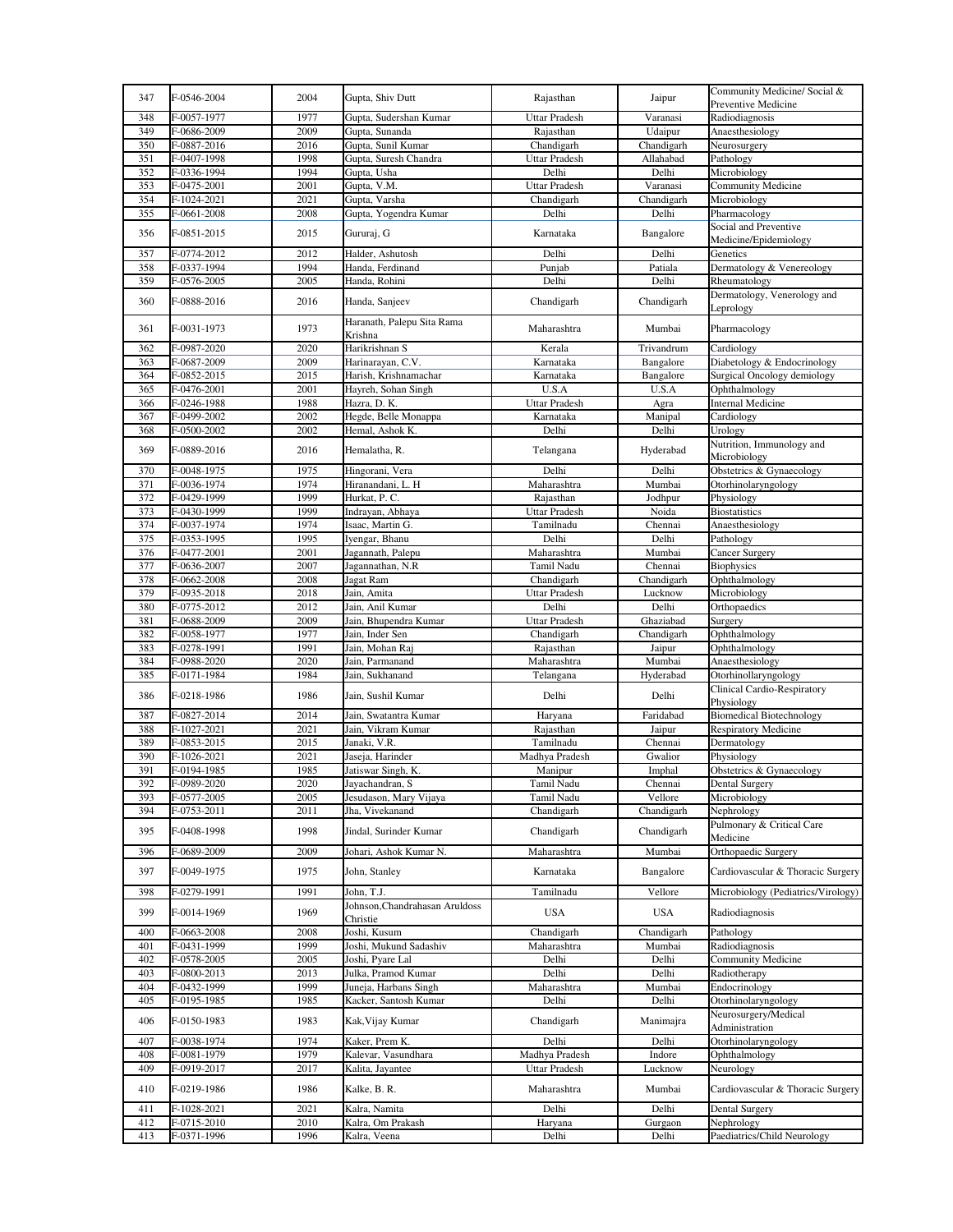| 414 | F-0018-1971   | 1971 | Kalyanaraman, Subramanian                  | Tamilnadu            | Chennai          | Neurosurgery                                     |
|-----|---------------|------|--------------------------------------------|----------------------|------------------|--------------------------------------------------|
| 415 | F-0990-2020   | 2020 | Kalyani R                                  | Karnataka            | Kolar            | Pathology                                        |
|     |               |      |                                            |                      |                  |                                                  |
| 416 | F-0247-1988   | 1988 | Kamalam, Angamuthu                         | Tamilnadu            | Chennai          | Dermatology & Medical Mycology                   |
|     |               |      |                                            |                      |                  |                                                  |
| 417 | F-0608-2006   | 2006 | Kameswaran, Mohan                          | Tamilnadu            | Chennai          | Otorhinolaryngology                              |
| 418 | F-0050-1975   | 1975 | Kameswaran, S                              | Tamilnadu            | Chennai          | Otorhinolaryngology                              |
| 419 | F-1029-2021   | 2021 | Kant, Lt. Gen Sunil                        | Delhi                | Delhi            | Hospital Administration                          |
| 420 | F-0664-2008   | 2008 | Kant, Ravi                                 | Delhi                | Delhi            | <b>Surgical Oncology</b>                         |
| 421 | F-0936-2018   | 2018 | Kant, Surya                                | <b>Uttar Pradesh</b> | Lucknow          | <b>Respiratory Medicine</b>                      |
| 422 | F-0665-2008   | 2008 |                                            |                      |                  | Dermatology, Venereology &                       |
|     |               |      | Kanwar, Amrinder Jit                       | Delhi                | Delhi            | Leprology                                        |
| 423 | F-0547-2004   | 2004 | Kapil, Umesh                               | Delhi                | Delhi            | Community Medicine/Nutrition                     |
| 424 | F-0501-2002   | 2002 | Kapila, Kusum                              | Delhi                | Delhi            | Pathology                                        |
| 425 | F-0579-2005   | 2005 | Kapoor, Rakesh                             | <b>Uttar Pradesh</b> | Lucknow          | Urology                                          |
| 426 | F-0453-2000   | 2000 | Kapoor, Vinay Kumar                        | Rajasthan            | Jaipur           | <b>Surgical Gastroenterology</b>                 |
| 427 | F-0082-1979   | 1979 | Kapur, Brij Mohan Lal                      | Delhi                | Delhi            | GI Surgery/Cancer Surgery                        |
| 428 | F-0609-2006   | 2006 | Kar, Premashis                             | Delhi                | Delhi            | Gastroenterology                                 |
| 429 | F-0828-2014   | 2014 | Kar, Shantanu Kumar                        | Odisha               | Bhubaneswar      | General Medicine                                 |
| 430 | F-0220-1986   | 1986 | Karan, Sheila                              | Andhra Pradesh       | Hyderabad        | Neonatology/Paediatrics                          |
| 431 | F-0580-2005   | 2005 |                                            | Kerala               | Ernakulam        |                                                  |
|     |               |      | Kartha, C. Chandrasekharan                 |                      |                  | Pathology                                        |
| 432 | F-0011-1968   | 1968 | Kashyap, Kedar Nath                        | Delhi                | Delhi            | Surgery                                          |
| 433 | F-1031-2021   | 2021 | Kashyap, S                                 | Haryana              | Panchkula        | <b>Respiratory Medicine</b>                      |
| 434 | F-0716-2010   | 2010 | Kashyap, Vijendra Kumar                    | Delhi                | Delhi            | Genetics                                         |
| 435 | F-0221-1986   | 1986 | Kate, B. R.                                | Maharashtra          | Nagpur           | Anatomy                                          |
| 436 | F-0717-2010   | 2010 | Katoch, Kiran                              | Rajasthan            | Jaipur           | Dermatology & Venereology                        |
| 437 | F-0581-2005   | 2005 | Katoch, Vishwa Mohan                       | Rajasthan            | Jaipur           | Microbiology                                     |
| 438 | F-0151-1983   | 1983 | Kaul, Kanwar Kishan                        | Madhya Pradesh       | Jabalpur         | Paediatrics                                      |
| 439 | F-0409-1998   | 1998 | Kaul, Upendra                              | Delhi                | Delhi            | Cardiology                                       |
| 440 | F-0454-2000   | 2000 | Kaur, Paramjit                             | Uttar Pradesh        | Varanasi         | Epidemiology                                     |
| 441 | F-0354-1995   | 1995 | Kaushik, S. P.                             | Chandigarh           | Chandigarh       | <b>Surgical Gastroenterology</b>                 |
| 442 | F-1030-2021   | 2021 | Kayastha, Arvind M                         | <b>Uttar Pradesh</b> | Varanasi         | Biochemistry                                     |
| 443 | F-0236-1987   | 1987 | Kelkar, V. V.                              | Gujrat               | Surat            | Pharmacology                                     |
| 444 | F-0991-2020   | 2020 | Kesavadas, C.                              | Kerala               | 1 mruvananurapur | Radiodiagnosis                                   |
| 445 | F-0890-2016   | 2016 | Khadilkar, Satish Vasant                   | Maharashtra          | Mumbai           | Neurology                                        |
| 446 | F-0854-2015   | 2015 | Khaitan, Kumar Binod                       | Delhi                | Delhi            | Dermatology & Venereology                        |
|     |               |      |                                            |                      |                  |                                                  |
| 447 | F-0801-2013   | 2013 | Khandelwal, Niranjan                       | Chandigarh           | Chandigarh       | Radiodiagnosis                                   |
| 448 | F-0718-2010   | 2010 | Khanna, Ajay Kumar                         | <b>Uttar Pradesh</b> | Varanasi         | Surgery                                          |
| 449 | F-0891-2016   | 2016 | Khanna, Anuradha                           | <b>Uttar Pradesh</b> | Varanasi         | Obstetrics and Gynaecology                       |
| 450 | F-0152-1983   | 1983 | Khanna, Narinder Nath                      | <b>Uttar Pradesh</b> | Varanasi         | Surgery/Surgical Oncology                        |
| 451 | F-1032-2021   | 2021 | Khanna, Rahul                              | Uttar Pradesh        | Varanasi         | Surgery                                          |
| 452 | F-0637-2007   | 2007 | Khanna, Shakti Bhan                        | Delhi                | Delhi            | Obstetrics & Gynaecology                         |
| 453 | F-0610-2006   | 2006 | Kharbanda, O.P.                            | Delhi                | Delhi            | Dental Surgery                                   |
| 454 | F-0355-1995   | 1995 | Kher, Vijay K.                             | Haryana              | Gurugram         | Nephrology                                       |
| 455 | F-0855-2015   | 2015 | Khilnani, Gopi Chand                       | Delhi                | Delhi            | <b>Respiratory Medicine</b>                      |
| 456 | F-0222-1986   | 1986 | Khosla, Prem Kumar                         | Delhi                | Delhi            | Ophthalmology/Medical Education                  |
|     |               |      |                                            |                      |                  | Molecular Medicine &                             |
| 457 | F-0856-2015   | 2015 | Khullar, Madhu                             | Chandigarh           | Chandigarh       | Biotechnology                                    |
| 458 | F-0754-2011   | 2011 | Kini, Usha                                 | Karnataka            | Bangalore        | Pathology                                        |
| 459 | F-0755-2011   | 2011 | Kirtane, Milind Vasant                     | Maharashtra          | Mumbai           | Otorhinolaryngology                              |
| 460 | F-0857-2015   | 2015 | Kishore, Jugal                             | Delhi                | Delhi            | <b>Community Medicine</b>                        |
| 461 | F-0937-2018   | 2018 | Kochhar, Rakesh                            | Chandigarh           | Chandigarh       | Gastroenterology                                 |
|     |               |      |                                            |                      |                  | Endocrinology & Metabolism/                      |
| 462 | F-0172-1984   | 1984 | Kochupillai, N                             | Karnataka            | Bangalore        | Diabetes & Biotechnology                         |
|     |               |      | Kochupillai, Vinod                         |                      |                  |                                                  |
| 463 | F-0548-2004   | 2004 |                                            | Delhi                | Delhi            | <b>Medical Oncology</b>                          |
| 464 | F-0802-2013   | 2013 | Kohli, Harbir Singh                        | Chandigarh           | Chandigarh       | Nephrology                                       |
| 465 | F-0280-1991   | 1991 | Koley, B. N.                               | West Bengal          | Kolkata          | Physiology                                       |
| 466 | F-0455-2000   | 2000 | Koley, Juthika                             | West Bengal          | Kolkata          | Physiology                                       |
| 467 | F-0099-1980   | 1980 | $\overline{\text{Koshy}}$ , T. S.          | Tamilnadu            | Chennai          | <b>Internal Medicine</b>                         |
| 468 | F-0153-1983   | 1983 | Kothari, L. K.                             | Rajasthan            | Jaipur           | Physiology/Andrology/                            |
|     |               |      |                                            |                      |                  | Reproductive Medicine                            |
| 469 | F-0410-1998   | 1998 | Kothari, Lalita Shirish                    | Maharashtra          | Mumbai           | Neurophysiology/                                 |
|     |               |      |                                            |                      |                  | Pharmacoendocrinology                            |
| 470 | F-0964-2019   | 2019 | Kotwal, Atul SM, VSM                       | Delhi                | Delhi            | Community Medicine                               |
| 471 | F-0582-2005   | 2005 | Kotwal, Prakash P.                         | Delhi                | Delhi            | Orthopaedic Surgery                              |
| 472 | F-0611-2006   | 2006 | Kriplani, Alka                             | Haryana              | Gurugram         | Obstetrics & Gynaecology                         |
| 473 | F-0196-1985   | 1985 | Krishna Rao, K. M.                         | Andhra Pradesh       | Visakhapatnam    | Urology/Renal Transplantation                    |
| 474 | F-0583-2005   | 2005 | Krishna, Anurag                            | Delhi                | Delhi            | Paediatric Surgery                               |
| 475 | F-0083-1979   | 1979 | Venkatachala<br>Krishnadas,<br>Κ.<br>Sarma | Kerla                |                  | Thiruvananthpuram Internal Medicine/ Haematology |
| 476 | F-0666-2008   | 2008 | Krishnamurthy, Kalaivani                   | Delhi                | Delhi            | Maternal and Child Health                        |
| 477 | F-0154-1983   | 1983 | Krishnamurti, A                            | Tamilnadu            | Chennai          | Anatomy                                          |
| 478 | F-0829-2014   | 2014 | Krishnan, Anand                            | Haryana              | Faridabad        | Community Medicine                               |
|     | $F-0433-1999$ | 1999 |                                            |                      |                  |                                                  |
| 479 |               |      | Krishnaswami, C.V.                         | Tamilnadu            | Chennai          | Diabetology                                      |
| 480 | F-0392-1997   | 1997 | Krishnaswami, Shanker                      | Tamilnadu            | Chennai          | Cardiology                                       |
| 481 | F-0356-1995   | 1995 | Krishnaswamy, Kamala                       | Tamilnadu            | Chennai          | <b>Internal Medicine</b>                         |
| 482 | F-0393-1997   | 1997 | Kshirsagar, Nilima Arun                    | Maharashtra          | Mumbai           | Pharmacology                                     |
| 483 | F-0411-1998   | 1998 | Kulhara, Parmanand                         | Chandigarh           | Chandigarh       | Psychiatry                                       |
| 484 | F-0456-2000   | 2000 | Kulkarni, S. K.                            | Maharashtra          | Mumbai           | Pharmacology                                     |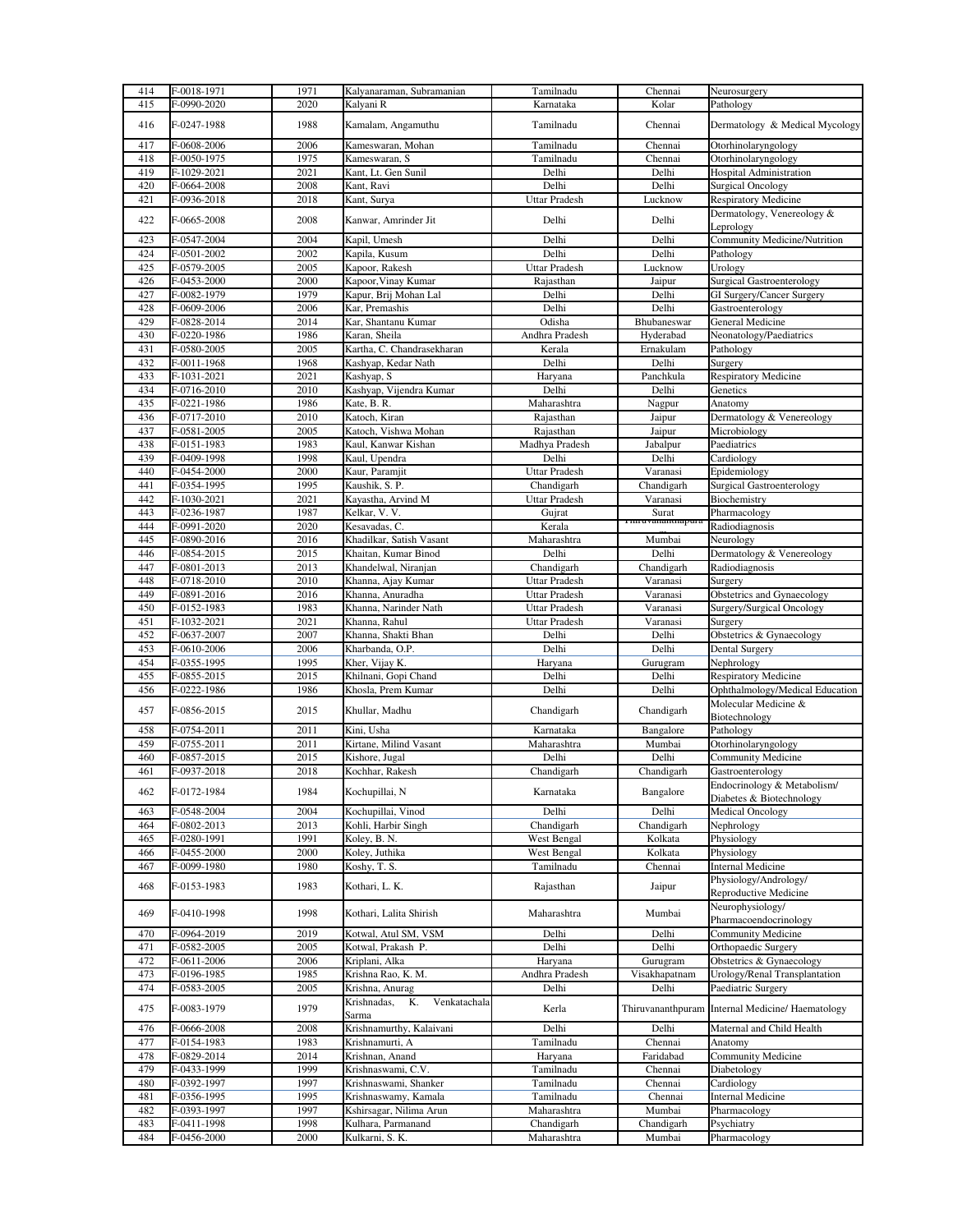| 485 | F-0281-1991   | 1991 | Kulpati, Deo Dutta Sharma   | Delhi                | Delhi                      | <b>Internal Medicine</b>                                                 |
|-----|---------------|------|-----------------------------|----------------------|----------------------------|--------------------------------------------------------------------------|
| 486 | F-0173-1984   | 1984 | Kulshrestha, O. P.          | Rajasthan            | Jaipur                     | Ophthalmology                                                            |
| 487 | F-0394-1997   | 1997 | Kumar, Anand                | <b>Uttar Pradesh</b> | Varanasi                   | Surgery                                                                  |
| 488 | F-0756-2011   | 2011 | Kumar, Anand                | Tamilnadu            |                            | Physiology                                                               |
| 489 | F-0858-2015   | 2015 | Kumar, Arunachalam Ravi     | Tamilnadu            | Chennai                    | <b>ENT</b>                                                               |
| 490 | F-0776-2012   | 2012 | Kumar, Ashok                | <b>Uttar Pradesh</b> | Varanasi                   | Neonatology                                                              |
| 491 | F-0777-2012   | 2012 | Kumar, Ashok                | Delhi                | Delhi                      | Obstetrics & Gynaecology                                                 |
| 492 | F-0830-2014   | 2014 | Kumar, Ashok                | <b>Uttar Pradesh</b> | Lucknow                    | <b>Surgical Gastroenterology</b>                                         |
| 493 | F-0612-2006   | 2006 | Kumar, Atul                 | Delhi                | Delhi                      | Ophthalmology                                                            |
| 494 | F-0859-2015   | 2015 | Kumar, Bharatraj Dinesh     | Andhra Pradesh       | Hyderabad                  | Pharmacology                                                             |
| 495 | F-0920-2017   | 2017 | Kumar, G. Suresh            | Kerala               | Kayamkulam                 | <b>Biophysics</b>                                                        |
| 496 | F-0860-2015   | 2015 | Kumar, Kailash              | <b>Uttar Pradesh</b> | Varanasi                   | <b>Internal Medicine</b>                                                 |
| 497 | F-0667-2008   | 2008 | Kumar, Lalit                | Delhi                | Delhi                      | <b>Medical Oncology</b>                                                  |
| 498 | F-0803-2013   | 2013 | Kumar, Raj                  | <b>Uttar Pradesh</b> | Lucknow                    | Neurosurgery                                                             |
| 499 | F-0992-2020   | 2020 | Kumar, Rajeev               | Delhi                | New Delhi                  | Urology                                                                  |
| 500 | F-0668-2008   | 2008 | Kumar, Rajesh               | Chandigarh           | Chandigarh                 | Community<br>Medicine/Social &<br>Preventive Medicine                    |
| 501 | F-0892-2016   | 2016 | Kumar, Rakesh               | Delhi                | Delhi                      | Nuclear Medicine                                                         |
| 502 | F-0831-2014   | 2014 | Kumar, Rashmi               | <b>Uttar Pradesh</b> | Lucknow                    | Pediatrics                                                               |
| 503 | F-0993-2020   | 2020 | Kumar, Uma                  | Delhi                | New Delhi                  | Rheumatology                                                             |
| 504 | F-0804-2013   | 2013 | Kumar, Vijay                | Delhi                | Delhi                      | <b>Molecular Biology</b>                                                 |
| 505 | F-0994-2020   | 2020 | Kumar, Vijay                | <b>Uttar Pradesh</b> | Ayodhya                    | Plastic Surgery                                                          |
| 506 | F-1033-2021   | 2021 | Kundu, Tapas K              | Karnataka            | Bangalore                  | Molecular Biology                                                        |
| 507 | F-0584-2005   | 2005 | Kurpad, Anura Vishwanath    | Karnataka            | Bangalore                  | Nutrition                                                                |
| 508 | F-0921-2017   | 2017 | Kutikuppala, Surya Rao      | Andhra Pradesh       | Visakhapatnam              | Medicine                                                                 |
| 509 | F-0261-1989   | 1989 | Lahiri, V.L.                | Uttar Pradesh        | Agra                       | Onco-pathology                                                           |
| 510 | F-0197-1985   | 1985 | Lakshmipathi, N.            | Delhi                | Delhi                      | Radiology                                                                |
| 511 | F-0922-2017   | 2017 | Lal, Pawanindra             | Delhi                | Delhi                      | Surgery                                                                  |
| 512 | F-0478-2001   | 2001 | Lal, Shiv                   | Delhi                | Delhi                      | Public Health                                                            |
| 513 | F-0084-1979   | 1979 | Lal, Surendra Kundan        | Delhi                | Delhi                      | Medical Education/Physiology                                             |
| 514 | F-0549-2004   | 2004 | Lalitha, Mukkai Kesavan     | Tamilnadu            | Chennai                    | Microbiology                                                             |
| 515 | F-0434-1999   | 1999 | Lall, Shyam Bala            | Delhi                | Delhi                      | Pharmacology                                                             |
| 516 | F-0155-1983   | 1983 | Lele, R. D.                 | Maharashtra          | Mumbai                     | Nuclear Medicine                                                         |
| 517 | F-0550-2004   | 2004 | Lohiya, Nirmal Kumar        | Rajasthan            | Jaipur                     | Physiology                                                               |
| 518 | F-0719-2010   | 2010 | Lt Gen Nair, AVSM, VSM **   | Gujarat              | Ahmedabad                  | Immunohaematology                                                        |
|     |               |      | Velu                        |                      |                            |                                                                          |
| 519 | F-0757-2011   | 2011 | Lt. Genl. Singh, Paramjit   | Haryana              | Panchkula                  | Dental Surgery                                                           |
| 520 | F-0019-1971   | 1971 | Luthra, Usha Kehar          | Delhi                | Delhi                      | Pathology/Cytopathology                                                  |
| 521 | F-0100-1980   | 1980 | Madan, Mohan                | Delhi                | Delhi                      | Ophthalmology                                                            |
| 522 | F-0435-1999   | 1999 | Madan, Ravinder             | J&K                  | Jammu                      | Obstetrics & Gynaecology                                                 |
| 523 | F-0412-1998   | 1998 | Madhavan, Hajib Naraharirao | Tamilnadu            | Chennai                    | Microbiology                                                             |
| 524 | F-0085-1979   | 1979 | Madhavan, Kutty Kunnath     | Kerala               | Calicut                    | <b>Medical Education</b>                                                 |
| 525 | F-0995-2020   | 2020 | Madhu, Dikshit              | Haryana              | Faridabad                  | Molecular Pharmacology                                                   |
| 526 | F-0996-2020   | 2020 | Madhu, Sri Venkata          | Delhi                | Delhi                      | Diabetology & Endocrinology                                              |
| 527 | F-0758-2011   | 2011 | Madhubala, Rentala          | Delhi                | Delhi                      | Molecular Medicine                                                       |
| 528 | F-0832-2014   | 2014 | Magu, Narender Kumar        | Haryana              | Rohtak                     | Orthopedics Surgery                                                      |
| 529 | F-1035-2021   | 2021 | Mahadevan, Anita            | Karnataka            | Benguluru                  | Pathology                                                                |
| 530 | F-0223-1986   | 1986 | Mahajan, Krishan Chand      | Delhi                | Delhi                      | Surgery                                                                  |
| 531 | F-0174-1984   | 1984 | Mahajan, R. C.              | Chandigarh           | Chandigarh                 | Microbiology/Parasitology                                                |
| 532 | F-0965-2019   | 2019 | Mahdi, Abbas Ali            | <b>Uttar Pradesh</b> | Lucknow                    | Biochemistry                                                             |
| 533 | F-0316-1993   | 1993 | Maheshwari, M. C.           | Delhi                | New Delhi                  | Neurology                                                                |
| 534 | F-0248-1988   | 1988 | Maini, B. K.                | Delhi                | Delhi                      | Physiology                                                               |
| 535 | F-0086-1979   | 1979 | Maini, Prithipal Singh      | Delhi                | Delhi                      | Orthopaedic Surgery                                                      |
| 536 | F-0524-2003   | 2003 | Maiya, P. Padmanabha        | Karnataka            | Bangalore                  | Paediatrics                                                              |
| 537 | F-0585-2005   | 2005 | Malati, Tangirala           | Telangana            | Hyderabad                  | Biochemistry                                                             |
| 538 | F-0175-1984   | 1984 | Malaviya, A. N.             | Delhi                | Delhi                      | <b>Internal Medicine</b>                                                 |
| 539 | F-0923-2017   | 2017 | Malhotra Rajesh             | Delhi                | Delhi                      | Orthopaedics                                                             |
| 540 | F-0156-1983   | 1983 | Malhotra, K. K.             | Delhi                | Delhi                      | Nephrology                                                               |
| 541 | F-0039-1974   | 1974 | Malhotra, Mangal Sain       | Delhi                | Delhi                      | Environonment<br>&<br><b>Sports</b><br>Physiology                        |
| 542 | F-0010-1967   | 1967 | Malhotra, Sardari Lal       | New York             | New York                   | Epidemiology/Internal Medicine                                           |
| 543 | F-0436-1999   | 1999 | Malhotra, Savita            | Chandiagrh           | Chandiagrh                 | Psychiatry                                                               |
| 544 | F-0157-1983   | 1983 | Malik Gauri, Bazaz          | Delhi                | Delhi                      | Pathology                                                                |
| 545 | F-0669-2008   | 2008 | Malla, Nancy                | Haryana              | Panchkula                  | Microbiology                                                             |
| 546 | F-0861-2015   | 2015 | Mallick, Hrudananda         | Haryana              | Gurugram                   | Medical Education                                                        |
| 547 | F-0690-2009   | 2009 | Mandal, Anil Kumar          | Telangana            | Hyderabad                  | Ophthalmology                                                            |
| 548 | F-0862-2015   | 2015 | Mandal, Chitra              | West Bengal          | Kolkata                    | Cancer<br>Biology,<br>Glyco-<br>Visceral<br>Immunology,<br>Leishmaniasis |
| 549 | F-0110-1981   | 1981 | Mani, M. K.                 | Tamilnadu            | Chennai                    | Nephrology                                                               |
| 550 | F-0457-2000   | 2000 | Mann, S.B.S                 | Chandigarh           | Chandigarh<br>muvanantnapu | Otorhinolaryngology                                                      |
| 551 | F-0458-2000   | 2000 | Marickar, Y. M. Fazil       | Kerala               |                            | Surgery                                                                  |
| 552 | F-0525-2003   | 2003 | Marwaha, Neelam             | Haryana              | Gurugram                   | <b>Transfusion Medicine</b>                                              |
|     |               |      |                             |                      |                            | Medicine/Public<br>Community                                             |
| 553 | F-0020-1971   | 1971 | Marwaha, Surindar Mohan     | Uttar Pradesh        | Varanasi                   | Health                                                                   |
| 554 | F-0130-1982   | 1982 | Mathai, K. V.               | Kerala               | Thadiyoor                  | Neurosurgery                                                             |
| 555 | F-0526-2003   | 2003 | Mathai, Saramma Thomas      | Delhi                | Delhi                      | Maternal & Child Health                                                  |
| 556 | $F-0317-1993$ | 1993 | Mathan, Minnie M            | Tamilnadu            | Chennai                    | Pathology                                                                |
|     |               |      |                             |                      |                            |                                                                          |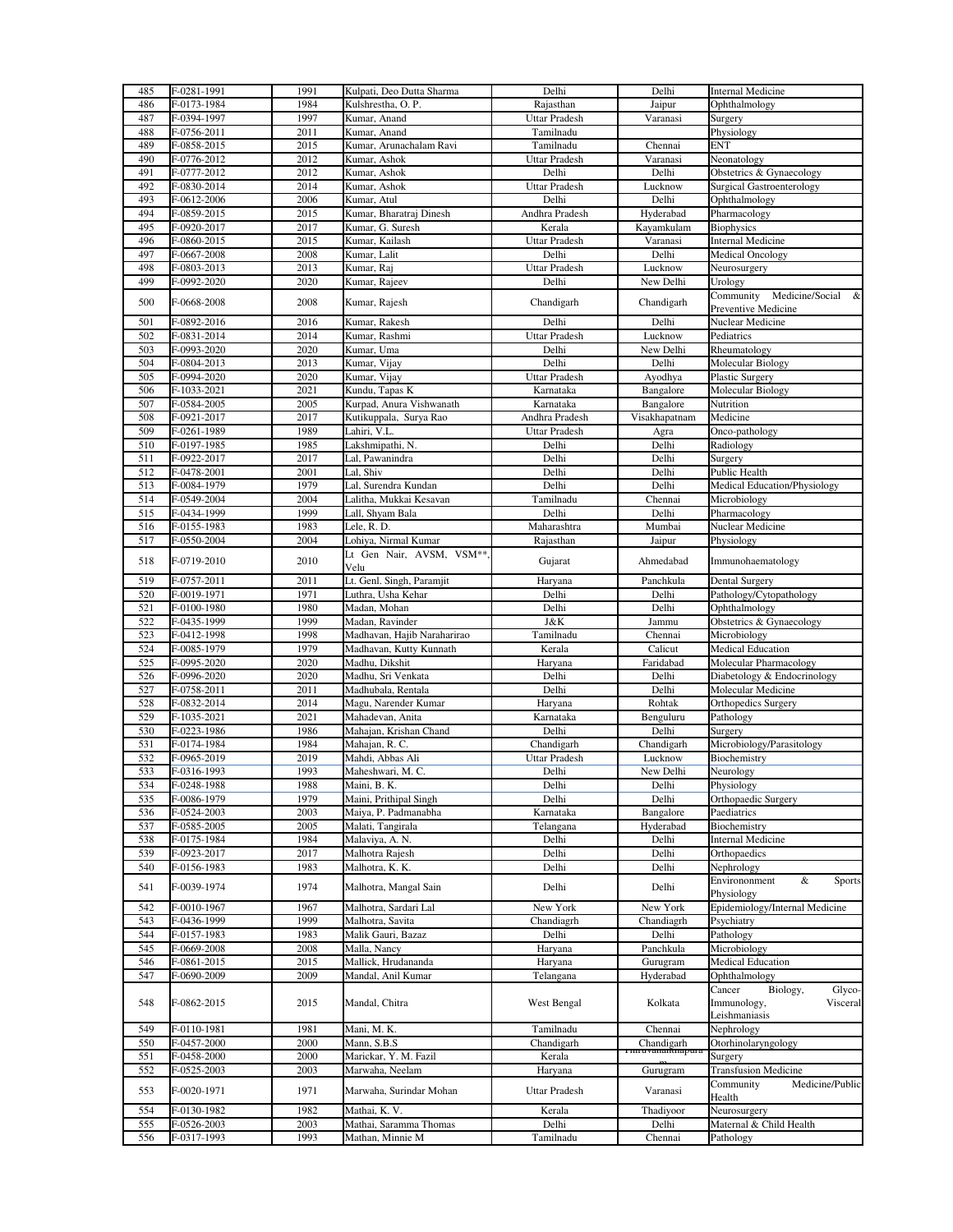| 557 | F-0111-1981 | 1981 | Mathan, V. I.              | Tamilnadu            | Chennai           | Gastroenterology                    |
|-----|-------------|------|----------------------------|----------------------|-------------------|-------------------------------------|
| 558 | F-0778-2012 | 2012 | Mathew, Aleyamma           | Kerala               | 1 miuvananinapura | Clinical Epidemiology               |
| 559 | F-1034-2021 | 2021 | Mathew, Joseph L           | Chandigarh           | Chandigarh        | Pediatrics                          |
|     |             |      |                            |                      |                   |                                     |
| 560 | F-0479-2001 | 2001 | Mathew, T. Lazar           | Delhi                | Delhi             | Physiology                          |
| 561 | F-0299-1992 | 1992 | Mathur, Asha               | Uttar Pradesh        | Lucknow           | Microbiology                        |
| 562 | F-0131-1982 | 1982 | Mathur, Jyoti Swarup       | <b>Uttar Pradesh</b> | Firuzabad         | Social & Preventive Medicine        |
| 563 | F-0779-2012 | 2012 | Mathur, Neeraj Narayan     | Delhi                | Delhi             | Otorhinolaryngology                 |
| 564 | F-0691-2009 | 2009 | Mathur, Premendu Prakash   | Odisha               | Bhubaneswar       | Physiology/Biochemistry             |
| 565 | F-0502-2002 | 2002 | Mathur, Youraj Chandra     | Telangana            | Hyderabad         | Paediatrics                         |
| 566 | F-0158-1983 | 1983 | Mathur, Vijay Shanker      | Haryana              | Faridabad         | Pharmacology                        |
|     |             |      |                            |                      |                   |                                     |
| 567 | F-0613-2006 | 2006 | Maudar, Kewal Krishan      | Madhya Pradesh       | Bhopal            | Surgery                             |
| 568 | F-0480-2001 | 2001 | Mazumder, D. N. Guha       | West Bengal          | Kolkata           | <b>Internal Medicine</b>            |
| 569 | F-0132-1982 | 1982 | Mehdiratta, K. S.          | <b>Uttar Pradesh</b> | Ghaziabad         | Surgery                             |
| 570 | F-0863-2015 | 2015 |                            | Maharashtra          |                   | Public<br>Health<br>Epidemiology    |
|     |             |      | Mehendale, Sanjay Madhav   |                      | Pune              | Preventive & Social Medicine        |
| 571 | F-0864-2015 | 2015 | Mehndiratta, Man Mohan     | Delhi                | Delhi             | Neurology                           |
| 572 | F-0198-1985 | 1985 | Mehra, K. S.               | Delhi                | Delhi             | Ophthalmology                       |
| 573 | F-0997-2020 | 2020 |                            | Delhi                | New Delhi         | Clinical Immunology                 |
|     |             |      | Mehra, Narinder Kumar      |                      |                   |                                     |
| 574 | F-0893-2016 | 2016 | Mehrotra, Divya            | <b>Uttar Pradesh</b> | Lucknow           | Dental Surgery                      |
| 575 | F-0833-2014 | 2014 | Mehrotra, Ravi K           | <b>Uttar Pradesh</b> | Noida             | Pathology                           |
| 576 | F-0224-1986 | 1986 | Mehta, Satish Kumar        |                      |                   | Gastroenterology/Internal Medicine  |
|     |             |      |                            | Chandigarh           | Chandigarh        |                                     |
| 577 | F-0225-1986 | 1986 | Mehta, Shital Raj          | Rajasthan            | Jaipur            | <b>Internal Medicine/Cardiology</b> |
| 578 | F-1036-2021 | 2021 | Mehta, Sudhir              | Rajasthan            | Jaipur            | <b>Internal Medicine</b>            |
|     |             | 2004 |                            |                      |                   |                                     |
| 579 | F-0551-2004 |      | Mehta, Veer Singh          | Haryana              | Gurgaon           | Neurosurgery                        |
| 580 | F-0503-2002 | 2002 | Mehta, Yatin               | Haryana              | Gurgaon           | Anaesthesiology                     |
| 581 | F-0692-2009 | 2009 | Menon, Venugopal P.        | Tamilnadu            | Annamalai Nagar   | Molecular Medicine                  |
| 582 | F-0693-2009 | 2009 | Minocha, V.R.              | <b>Uttar Pradesh</b> | Noida             | Surgery                             |
| 583 | F-0865-2015 | 2015 | Mirdha, Bijay Ranjan       | Odisha               | Sambalpur         | Microbiology                        |
| 584 | F-0938-2018 | 2018 | Mishra, Anupam             | <b>Uttar Pradesh</b> | Lucknow           | Otorhinolaryngology                 |
|     |             |      |                            |                      |                   | Community Medicine/Social<br>&      |
| 585 | F-0780-2012 | 2012 | Mishra, Chandra Pati       | Uttar Pradesh        | Varanasi          |                                     |
|     |             |      |                            |                      |                   | Preventive Medicine                 |
| 586 | F-0866-2015 | 2015 | Mishra, Om Prakash         | Haryana              | Gurugram          | Paediatrics                         |
| 587 | F-0998-2020 | 2020 | Mishra, Pradyumna K.       | Madhya Pradesh       | Bhopal            | Physiology                          |
| 588 | F-0966-2019 | 2019 | Mishra, Saroj Kanta        | <b>Uttar Pradesh</b> | Lucknow           | <b>Endocrine Surgery</b>            |
| 589 | F-0249-1988 | 1988 | Misra, P. K                | Uttar Pradesh        | Lucknow           | Paediatrics                         |
| 590 | F-0586-2005 | 2005 | Misra, Mahesh Chandra      | Haryana              | Gurugram          | Surgery                             |
|     |             |      |                            |                      |                   |                                     |
| 591 | F-0226-1986 | 1986 | Misra, Narendra Prasad     | Madhya Pradesh       | Bhopal            | Medicine                            |
| 592 | F-0357-1995 | 1995 | Misra, R. C.               | Delhi                | Delhi             | Gastroenterology                    |
| 593 | F-0967-2019 | 2019 | Misra, Ramnath             | Odisha               | Cuttack           | Clinical Immunology                 |
|     |             |      |                            |                      |                   | Surgical Oncology/                  |
| 594 | F-0759-2011 | 2011 | Misra, Sanjeev             | Rajasthan            | Jodhpur           | <b>Medical Education</b>            |
| 595 | F-0694-2009 | 2009 | Misra, Sri Prakash         | Uttar Pradesh        | Allahabad         | Gastroenterology                    |
| 596 | F-0437-1999 | 1999 | Misra, Usha Kant           | Uttar Pradesh        | Lucknow           | Neurology                           |
|     |             |      |                            |                      |                   |                                     |
| 597 | F-0695-2009 | 2009 | Mitra, Manoj Kumar         | Uttar Pradesh        | Lucknow           | <b>Clinical Epidemiology</b>        |
| 598 | F-0358-1995 | 1995 | Mitra, Saumen Kumar        | Chandigarh           | Chandigarh        | Paediatric Surgery                  |
| 599 | F-0720-2010 | 2010 | Mittal, Bhagwant Rai       | Uttar Pradesh        | Varanasi          | Nuclear Medicine                    |
| 600 | F-0438-1999 | 1999 | Mittal, Radha Rani         | Punjab               | Patiala           | Dermatology & Venereology           |
| 601 | F-0359-1995 | 1995 | Mittal, Rattan Lal         | Punjab               | Patiala           | Orthopaedic Surgery                 |
| 602 | F-0504-2002 | 2002 | Mittal, Sita Ram           | Rajasthan            | Ajmer             | Cardiology                          |
|     |             |      | Mittal, Suneeta            |                      |                   | Obstetrics & Gynaecology            |
| 603 | F-0459-2000 | 2000 |                            | Haryana              | Gurgaon           |                                     |
| 604 | F-0999-2020 | 2020 | Mohammad, Shadab           | <b>Uttar Pradesh</b> | Lucknow           | Dental Surgery                      |
| 605 | F-0318-1993 | 1993 | Mohan Kumar, V.            | Kerala               | Trivandrum        | Physiology                          |
| 606 | F-0760-2011 | 2011 | Mohan, Alladi              | Andhra Pradesh       | Tirupati          | <b>Respiratory Medicine</b>         |
| 607 | F-0968-2019 | 2019 | Mohan, Anant               | Delhi                | Delhi             | <b>Respiratory Medicine</b>         |
| 608 | F-0721-2010 | 2010 | Mohan, Harsh               | Haryana              | Panchkula         | Pathology                           |
| 609 | F-0087-1979 | 1979 | Mohanti, Radha Charan      | Kerala               | Cuttack           | Orthopaedics/Rehabilitation         |
| 610 | F-0460-2000 | 2000 | Mohanty, Dipika            | Odisha               | Cuttack           | Pathology/Haematology               |
|     |             |      | Mohanty, Sureswar          |                      |                   | Neurosurgery                        |
| 611 | F-0319-1993 | 1993 |                            | Odisha               | Bhubaneswar       |                                     |
| 612 | F-0781-2012 | 2012 | Mohapatra, Tribhuban Mohan | Uttar Pradesh        | Varanasi          | Microbiology                        |
| 613 | F-0939-2018 | 2018 | Mohta, Anup                | Delhi                | Delhi             | Paediatric Surgery                  |
| 614 | F-0834-2014 | 2014 | Mondal, Anupam             | Delhi                | Delhi             | Nuclear Medicine                    |
|     |             |      |                            |                      |                   |                                     |
| 615 |             |      |                            |                      |                   | Health and Hospital                 |
|     | F-0282-1991 | 1991 | Mukherjee, Ashish Kumar    | Haryana              | Gurgaon           | Administration                      |
|     |             |      |                            |                      |                   |                                     |
| 616 | F-0552-2004 | 2004 | Mukherjee, Dilip Kumar     | West Bengal          | Kolkata           | Paediatrics                         |
|     |             |      |                            |                      |                   | Obstetrics &                        |
| 617 | F-0088-1979 | 1979 | Mukherjee, S.N.            | Delhi                | Delhi             | Gynaecology/Reproductive Health     |
|     |             |      |                            |                      |                   | & Family Welfare                    |
| 618 | F-0782-2012 | 2012 | Mukhopadhyay, Biswanath    | West Bengal          | Kolkata           | Paediatric Surgery                  |
| 619 | F-0940-2018 | 2018 | Mukhopadhyay, Satinath     | West Bengal          | Kolkata           | Diabetology & Endocrinology         |
|     |             | 2003 |                            |                      |                   |                                     |
| 620 | F-0527-2003 |      | Mukhopadhyay, Sima         | Delhi                | Delhi             | Radiodiagnosis                      |
| 621 | F-0481-2001 | 2001 | Murthy, J. Murali Krishna  | Telangana            | Hyderabad         | $\overline{\text{Neurology}}$       |
| 622 | F-0587-2005 | 2005 | Murthy, N. Srinivasa       | Karnataka            | Bengaluru         | Clinical Epidemiology               |
| 623 | F-0372-1996 | 1996 | Murthy, R. Srinivasa       | Karnataka            | Bengaluru         | Psychiatry                          |
|     |             |      |                            |                      |                   | Medical Genetics/Hospital           |
| 624 | F-0089-1979 | 1979 | Mutalik, Gururaj Shrinivas | Maharashtra          | Mumbai            | Administration                      |
| 625 | F-0528-2003 | 2003 | Nagaraja, Dindagur         |                      | Bangalore         | Neurology                           |
| 626 | F-0300-1992 | 1992 | Nagi, O. N.                | Karnataka<br>Delhi   | Delhi             | Orthopaedic Surgery                 |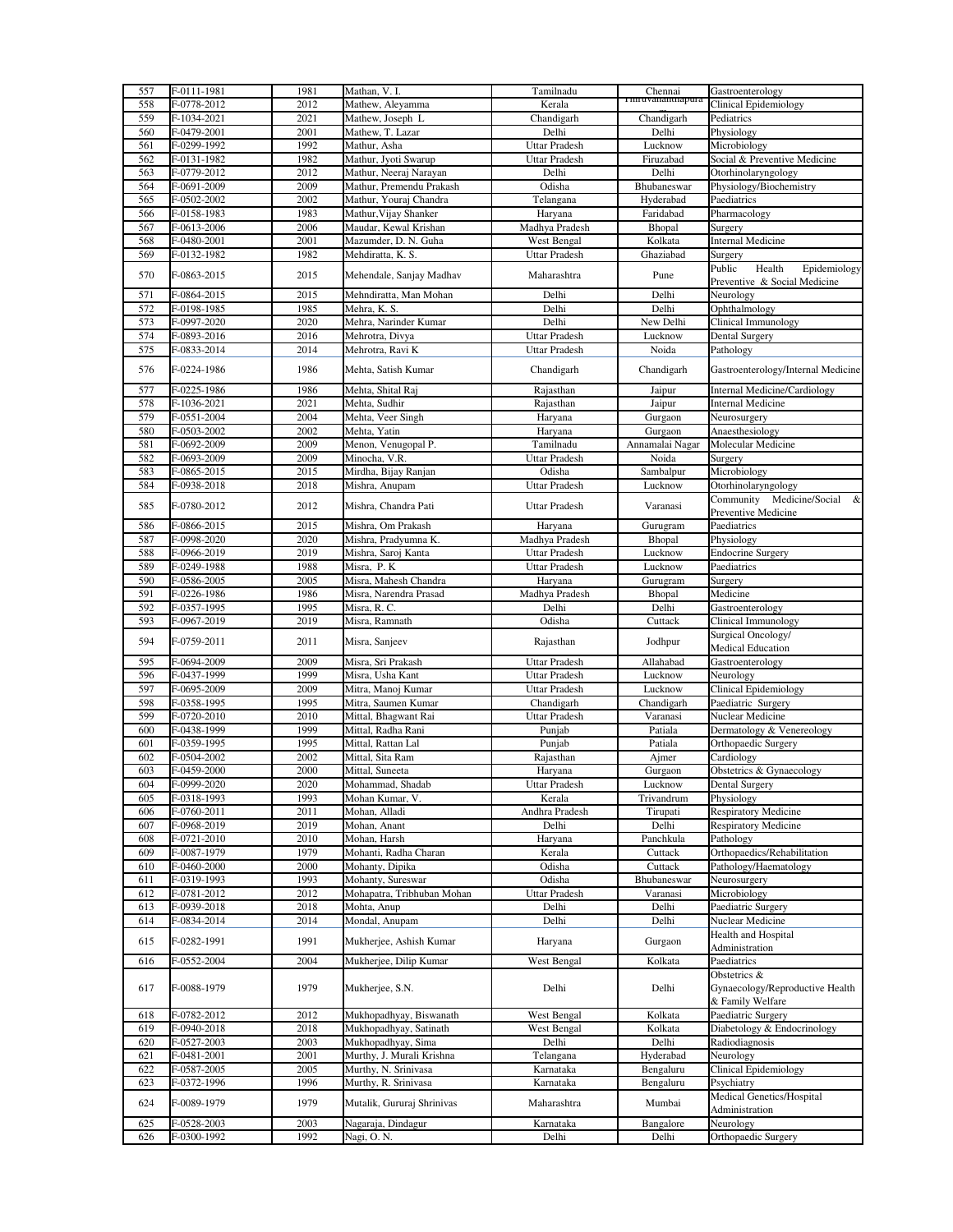| 627 | F-0483-2001 | 2001 | Naik, Sita                       | Haryana              |                                         | Pathology                                 |
|-----|-------------|------|----------------------------------|----------------------|-----------------------------------------|-------------------------------------------|
|     | F-1000-2020 |      |                                  | Kerala               | Gurgaon<br><del>1 mruvanantnapura</del> |                                           |
| 628 |             | 2020 | Nair, M.K. Chandrasekharan       |                      |                                         | Paediatrics                               |
| 629 | F-0761-2011 | 2011 | Nair, K. Madhavan                | Telangana            | Hyderabad<br>ı ımru∀ananınapu           | Nutrition                                 |
| 630 | F-0553-2004 | 2004 | Nair, M. Balaraman               | Kerala               |                                         | Pathology                                 |
| 631 | F-0805-2013 | 2013 | Nair, R. Renuka                  | Kerala               | ı mruvananunapu                         | Physiology                                |
| 632 | F-0176-1984 | 1984 | Nandi, Dhirendra Nath            | West Bengal          | Kolkata                                 | Psychiatry                                |
| 633 | F-0373-1996 | 1996 | Narang, Anil                     | Chandigarh           | Chandigarh                              | Neonatology                               |
| 634 | F-0360-1995 | 1995 | Narayanan, Indira                | Delhi                | Delhi                                   | Paediatrics                               |
| 635 | F-0969-2019 | 2019 | Narhar, Jagdeesh Kulkarni        | Maharashtra          | Mumbai                                  | <b>Surgical Oncology</b>                  |
| 636 | F-0614-2006 | 2006 | Natarajan, Mayil Vahanan         | Tamilnadu            | Chennai                                 | Orthopaedic Surgery                       |
|     |             |      |                                  |                      |                                         |                                           |
| 637 | F-0722-2010 | 2010 | Nath, Chandishwar                | Uttar Pradesh        | Lucknow                                 | Pharmacology                              |
| 638 | F-0894-2016 | 2016 | Nath, Gopal                      | Uttar Pradesh        | Varanasi                                | Microbiology                              |
| 639 | F-0301-1992 | 1992 | Nath, Indira                     | Delhi                | Delhi                                   | Biotechnology/Pathology/Immunol           |
|     |             |      |                                  |                      |                                         | ogy                                       |
| 640 | F-0374-1996 | 1996 | Nath, Lalit M                    | Delhi                | Delhi                                   | Community                                 |
|     |             |      |                                  |                      |                                         | Medicine/Epidemiology                     |
| 641 | F-0090-1979 | 1979 | Nayak, Nabeen Chandra            | Delhi                | Delhi                                   | Pathology                                 |
| 642 | F-0091-1979 | 1979 | Nayar, Hardip Singh              | Delhi                | Delhi                                   | Physiology                                |
|     |             |      |                                  |                      |                                         | Neuro-Physiology/Medical                  |
| 643 | F-0112-1981 | 1981 | Nayar, Usha                      | <b>Uttar Pradesh</b> | Noida                                   | Education                                 |
|     |             |      |                                  |                      |                                         |                                           |
| 644 | F-0484-2001 | 2001 | Neelakandhan, Kurur Sankaran     | Kerala               | Thrissur                                | Cardiovascular & Thoracic Surgery         |
|     |             |      |                                  |                      |                                         |                                           |
| 645 | F-0924-2017 | 2017 | Negi, Vir Singh                  | Himachal Pradesh     | Bilaspur                                | Clinical Imunology                        |
| 646 | F-0040-1974 | 1974 | Neki, Jaswant Singh              | Chandigarh           | Chandigarh                              | Psychiatry                                |
| 647 | F-0615-2006 | 2006 | Oak, Sanjay N.                   | Maharashtra          | Mumbai                                  | Paediatric Surgery                        |
| 648 | F-0505-2002 | 2002 | Ogale, Sudhakar Bhimrao          | Maharashtra          | Mumbai                                  | Otorhinolaryngology                       |
| 649 | F-0835-2014 | 2014 | Padachatterjee, Bishnu           | West Bengal          | Howrah                                  | Bio-Physical & Bio- Chemical              |
| 650 |             | 1995 | Padmanaban, Govindarajan         |                      |                                         | Genetic Engineering & Molecular           |
|     | F-0361-1995 |      |                                  | Karnataka            | Bangalore                               | Biology                                   |
| 651 | F-0005-1965 | 1965 | Padmavati, Sivaramakrishna Iyer  | Delhi                | Delhi                                   | Cardiology                                |
| 652 | F-0177-1984 | 1984 | Pai, K. Ramesh                   | Telangana            | Hyderabad                               | Surgry                                    |
| 653 | F-0375-1996 | 1996 | Pal, Gaya Prasad                 | Madhya Pradesh       | Indore                                  | Anatomy                                   |
| 654 | F-0227-1986 | 1986 | Pallaniappan, B.                 | Tamilnadu            | Chennai                                 | Obstetrics & Gynaecology                  |
| 655 |             | 2004 |                                  | Delhi                | Delhi                                   |                                           |
|     | F-0554-2004 |      | Panda, Anita                     |                      |                                         | Ophthalmology                             |
| 656 | F-0178-1984 | 1984 | Panda, N. C.                     | Odisha               | Bhubneswar                              | Biochemistry                              |
| 657 | F-0723-2010 | 2010 | Panda, Naresh Kumar              | Chandigarh           | Chandigarh                              | Otorhinolaryngology                       |
| 658 | F-0506-2002 | 2002 | Pandav, Chandrakant S            | Delhi                | Delhi                                   | Community Medicine                        |
| 659 | F-0228-1986 | 1986 | Pande, Jitendra Nath             | Delhi                | Delhi                                   | <b>Chest Diseases</b>                     |
| 660 | F-0696-2009 | 2009 | Pandey, Arvind                   | <b>Uttar Pradesh</b> | Noida                                   | <b>Biostatistics</b>                      |
| 661 | F-0867-2015 | 2015 | Pandey, Ravindra Mohan           | Delhi                | Delhi                                   | <b>Biostatistics</b>                      |
| 662 | F-0395-1997 | 1997 | Pandey, Sureshwar                | Jharkhand            | Ranchi                                  | Orthopaedic Surgery                       |
| 663 | F-0970-2019 | 2019 | Pandian, Jeyaraj D               | Punjab               | Ludhiana                                | Neurology                                 |
| 664 | F-0229-1986 | 1986 | Pandit, Sujit Kumar              | U.S.A                | U.S.A                                   | Anaesthesiology                           |
|     |             | 1991 |                                  |                      |                                         |                                           |
| 665 | F-0283-1991 |      | Pandya, S. K.                    | Maharashtra          | Mumbai                                  | Neurosurgery                              |
| 666 | F-0697-2009 | 2009 | Pant, Mohan Chandra              | Uttar Pradesh        | Lucknow                                 | Radiotherapy                              |
| 667 | F-0461-2000 | 2000 | Paramasivan, C. N.               | Tamilnadu            | Chennai                                 | Microbiology                              |
| 668 | F-0179-1984 | 1984 | Pardanani, Dev. S.               | Maharashtra          | Mumbai                                  | Urology                                   |
| 669 | F-0783-2012 | 2012 | Parihar SM, Jitendra Kumar Singh | Delhi                | Delhi                                   | Ophthalmology                             |
|     |             |      | Brig.) VSM**                     |                      |                                         |                                           |
| 670 | F-0507-2002 | 2002 | Parija, Subhash Chandra          | Tamilnadu            | Puducherry                              | Microbiology                              |
|     |             |      |                                  |                      |                                         |                                           |
| 671 | F-0041-1974 | 1974 | Parulkar.Gurukumar Bhalchandra   | Maharashtra          | Mumbai                                  | Cardiovascular & Thoracic Surgery         |
| 672 | F-0262-1989 | 1989 | Pasricha, J. S.                  | Delhi                | Delhi                                   | Dermatology & Venereology                 |
| 673 | F-0439-1999 | 1999 | Patel, Haribhai L                | Gujarat              | Ahmedabad                               | <b>Medical Education</b>                  |
| 674 | F-0042-1974 | 1974 | Pathak, Iqbal Chand              | Chandigarh           | Chandigarh                              | Paediatric Surgery                        |
| 675 | F-0092-1979 | 1979 | Pathania, Nasib Singh            | J&K                  | Jammu                                   | <b>Internal Medicine</b>                  |
| 676 | F-0941-2018 | 2018 | Pati, Atanu Kumar                | Odisha               | Bhubaneswar                             | Chronobiology & Chronomedicine            |
|     |             |      |                                  |                      |                                         |                                           |
| 677 | F-1001-2020 | 2020 | Pati, Sanghamitra                | Odisha               | Bhubaneswar                             | Public Heath                              |
| 678 | F-0230-1986 | 1986 | Pattabiraman, T. N.              | Tamilnadu            | Chennai                                 | Biochemistry                              |
| 679 | F-0101-1980 | 1980 | Pattanayak, S.                   | Delhi                | Delhi                                   | Public Health                             |
| 680 | F-0806-2013 | 2013 | Patwardhan, Bhushan Keshav       | Maharashtra          | Pune                                    | Biochemistry                              |
| 681 | F-0724-2010 | 2010 | Patwari, Ashok Kumar             | <b>Uttar Pradesh</b> | Noida                                   | Paediatrics                               |
| 682 | F-0529-2003 | 2003 | Paul, Vinod Kumar                | Punjab               | Jalandhar                               | Paediatrics                               |
| 683 | F-0784-2012 | 2012 | Paulose, C.S.                    | Kerala               | Cochi                                   | Biotechnology                             |
| 684 | F-0670-2008 | 2008 | Pawar, Dilip K.                  | Delhi                | Delhi                                   | Anaesthesiology                           |
| 685 | F-0006-1965 | 1965 | Paymaster, J. C                  | Maharashtra          | Mumbai                                  | Surgery                                   |
| 686 | F-0462-2000 | 2000 | Perumalsamy, Namperumalsamy      | Tamilnadu            | Madurai                                 | Ophthalmology                             |
|     |             |      |                                  |                      |                                         |                                           |
| 687 | F-0698-2009 | 2009 | Phadke, Mrudula A.               | Maharashtra          | Mumbai<br>rvanantnapur                  | Paediatrics                               |
| 688 | F-0725-2010 | 2010 | Pillai, M. Radhakrishna          | Kerala               |                                         | Molecular Medicine                        |
| 689 | F-0059-1977 | 1977 | Bhalchandra<br>Pimparkar,        | Maharashtra          | Mumbai                                  | <b>Internal Medicine/Gastroenterology</b> |
|     |             |      | Dattatraya                       |                      |                                         |                                           |
| 690 | F-0530-2003 | 2003 | Pitchappan, R.M.                 | Tamilnadu            | Madurai                                 | Immunoheamatology/Medical                 |
|     |             |      |                                  |                      |                                         | Oncology                                  |
| 691 | F-0762-2011 | 2011 | Ponnudurai, R                    | Tamilnadu            | Chennai                                 | Psychiatry                                |
| 692 | F-0588-2005 | 2005 | Prabhakar, Sudesh Kumar          | Chandigarh           | Chandigarh                              | Neurology                                 |
|     |             |      |                                  |                      |                                         | Radiotherapy and Radiation                |
| 693 | F-0925-2017 | 2017 | Pradhan, Satyajit                | Uttar Pradesh        | Varanasi                                | Medicine                                  |
|     | F-0616-2006 | 2006 | Pradhan, Sunil                   | Uttar Pradesh        | Lucknow                                 | Neurology                                 |
| 694 |             |      |                                  |                      |                                         |                                           |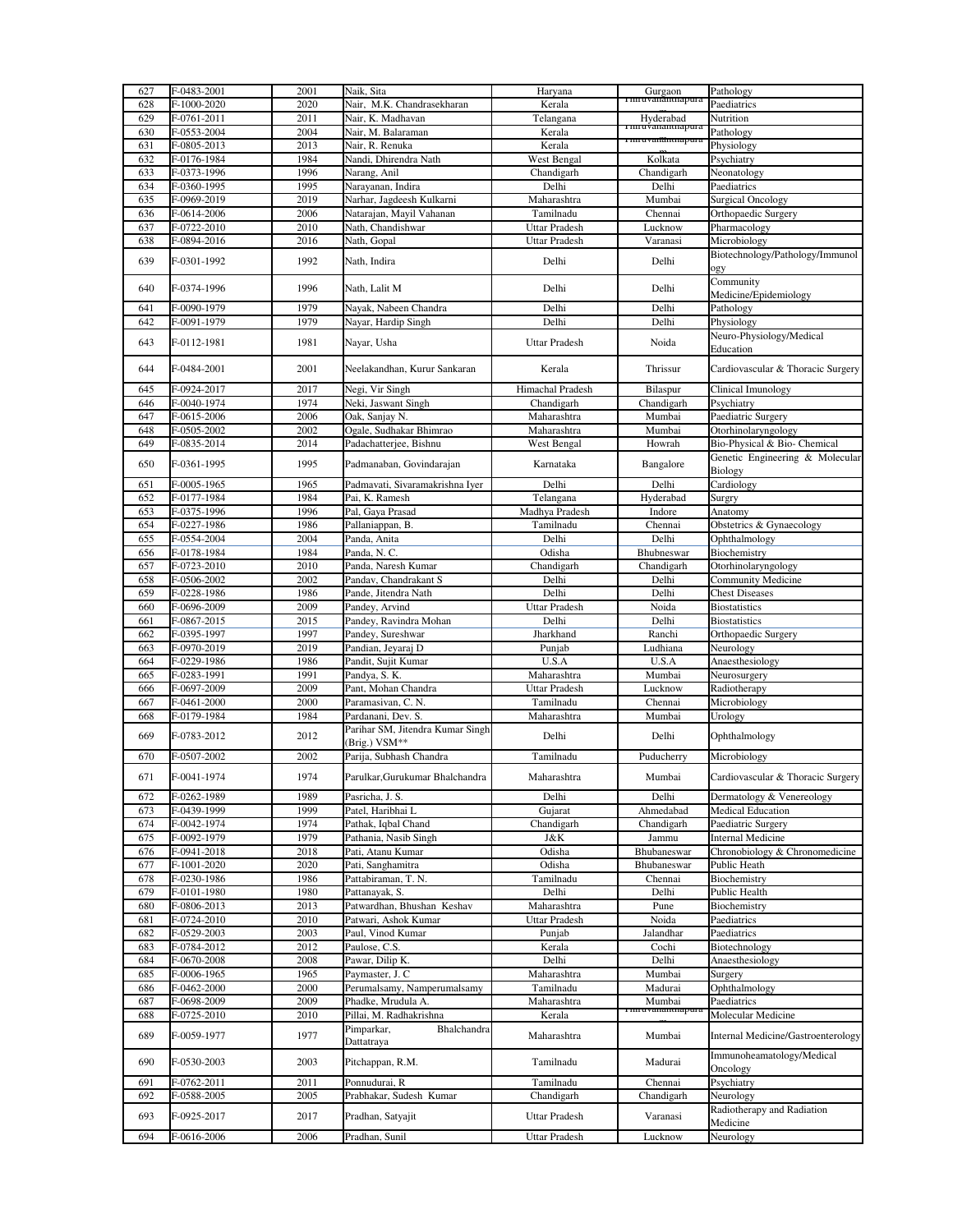| 695        | F-0102-1980                | 1980         | Prakash, Chandra                          | Delhi                  | New Delhi                     | <b>Internal Medicine</b>                                                       |
|------------|----------------------------|--------------|-------------------------------------------|------------------------|-------------------------------|--------------------------------------------------------------------------------|
| 696        | F-0113-1981                | 1981         | Prasad, G.C.                              | Uttar Pradesh          | Varanasi                      | Surgery                                                                        |
| 697        | F-0763-2011                | 2011         | Prasad, Kameshwar                         | Delhi                  | Delhi                         | Neurology                                                                      |
| 698        | F-0764-2011                | 2011         | Prasad, Kashi Nath                        | <b>Uttar Pradesh</b>   | Gorakhpur                     | Microbiology                                                                   |
|            |                            |              |                                           |                        |                               | <b>Chest Diseases/Respiratory</b>                                              |
| 699        | F-0589-2005                | 2005         | Prasad, Rajendra                          | Delhi                  | Delhi                         | Medicine                                                                       |
| 700        | F-0868-2015                | 2015         | Prasad, Rajendra                          | Chandigarh             | Chandigarh                    | Biochemistry                                                                   |
| 701        | F-1037-2021                | 2021         | Prasad, Rajniti                           | Uttar Pradesh          | Varanasi                      | Pediatrics                                                                     |
| 702        | F-0362-1995                | 1995         | Premalatha, S.                            | Tamilnadu              | Chennai                       | Dermatology & Venereology                                                      |
| 703        | F-0836-2014                | 2014         | Pruthvish, Sreekantaiah                   | Karnataka              | Banglore                      | Community Medicine                                                             |
| 704        | F-0807-2013                | 2013         | Purandare, Chittaranjan Narahari          | Maharashtra            | Mumbai                        | Obstetrics & Gynaecology                                                       |
| 705        | F-0008-1966                | 1966         | Purandare, Narendra Mahadeo               | Maharashtra            | Pune                          |                                                                                |
| 706        |                            | 2005         |                                           |                        | Mumbai                        | Pathology<br>Molecular Medicine                                                |
|            | F-0590-2005                | 2008         | Puri, Chander P.                          | Maharashtra            |                               |                                                                                |
| 707        | F-0671-2008                |              | Puri, Goverdhan Dutt                      | Chandigarh             | Chandigarh                    | Anaesthesiology                                                                |
| 708        | F-1038-2021                | 2021         | Puri, Lt. Gen Bipin                       | Delhi                  | New Delhi                     | Pediatric Surgery                                                              |
| 709        | F-0672-2008                | 2008         | Quadri, Mohd Ismail                       | J&K                    | Shrinagar                     | Haematology & Transfusion                                                      |
|            |                            |              |                                           |                        |                               | Medicine                                                                       |
| 710        | F-0463-2000                | 2000         | Radhakrishnan, Kurupath                   | Kerala                 | Aroor<br>1 miu vananuiapura   | Neurology                                                                      |
| 711        | F-0591-2005                | 2005         | Radhakrishnan, V.V.                       | Kerala                 |                               | Pathology                                                                      |
| 712        | F-0440-1999                | 1999         | Raghunath, Dasarathy                      | Karnataka              | Bangalore                     | Microbiology                                                                   |
| 713        | F-0320-1993                | 1993         | Raheja, Bihari Sewaram                    | Maharashtra            | Mumbai                        | Diabetology                                                                    |
| 714        | F-0942-2018                | 2018         | Raheja, Shashi                            | Delhi                  | Delhi                         | Anatomy                                                                        |
| 715        | F-1039-2021                | 2021         | Rahman, Syed Ziaur                        | <b>Uttap Pradesh</b>   | Aligarh                       | Pharmacology                                                                   |
| 716        | F-0363-1995                | 1995         | Rajalakshmi, M.                           | Delhi                  | Delhi                         | Reproductive Physiology/<br>Endocrinology/Male Contraception                   |
| 717        | F-0555-2004                | 2004         | Rajamanickam, Chellam                     | Tamilnadu              | Madurai                       | Biochemistry                                                                   |
| 718        | F-0364-1995                | 1995         | Rajani, Mira                              | Delhi                  | Delhi                         | Cardiovascular & Thoracic                                                      |
|            |                            |              |                                           |                        |                               | Radiology                                                                      |
| 719        | F-0837-2014                | 2014         | Rajaram, Shalini                          | Uttarakhan             | Rishikesh                     | Obstetrics & Gyanecology                                                       |
| 720        | F-0699-2009                | 2009         | Rajshekhar, Vedantam                      | Tamilnadu              | Vellore                       | Neurosurgery                                                                   |
| 721        | F-0592-2005                | 2005         | Ralhan, Ranju                             | Canada                 | Canada                        | Biochemistry                                                                   |
| 722        | F-0199-1985                | 1985         | Ramachandran, Prema                       | Delhi                  | Delhi                         | Maternal & Child Health/ Public<br>Health/Nutrition                            |
| 723        | F-0250-1988                | 1988         | Ramachandran, S.                          | Tamilnadu              | Chennai<br>r im uvanantnapura | Biotechnology                                                                  |
| 724        | F-0726-2010                | 2010         | Ramadas, Kunnambath                       | Kerala                 |                               | Radiotherapy                                                                   |
| 725        | F-0464-2000                | 2000         | Ramakrishna, B. Siddartha                 | Tamilnadu              | Vellore                       | Gastroenterology                                                               |
| 726        | F-0263-1989                | 1989         | Ramakrishnan, K. Mathangi                 | Tamilnadu              | Chennai                       | <b>Plastic Surgery</b>                                                         |
| 727        | F-0264-1989                | 1989         | Ramakrishnan, S.                          | Tamilnadu              | Chennai                       | Biochemistry                                                                   |
|            |                            |              |                                           |                        |                               | Obstetrics &                                                                   |
| 728        | F-0376-1996                | 1996         | Raman, Leela                              | Telangana              | Secunderabad                  | Gynaecology/Nutrition/Maternal<br>Health                                       |
| 729        | F-0377-1996                | 1996         | Ramani, Premanand Shantaram               | Maharashtra            | Mumbai                        | Neurosurgery                                                                   |
| 730        | F-0441-1999                | 1999         | Ramaswamy, Shamanna                       | Tamilnadu              | Chennai                       | Anatomy                                                                        |
| 731        | F-0114-1981                | 1981         | Ramkumar, Leila                           | Kerala                 | i iii u vanantnapura          | <b>Health Education</b>                                                        |
| 732        | F-0895-2016                | 2016         | Rana, Satyavati                           | Uttarakhand            | Rishikesh                     | Biochemistry                                                                   |
| 733        | F-0251-1988                | 1988         | Rangachari, P.                            | Telangana              | Hyderabad                     | Orthopaedic Surgery                                                            |
| 734        | F-0396-1997                | 1997         | Ranganathan, T.S.                         | West Indies            |                               | Anatomy                                                                        |
| 735        | F-0896-2016                | 2016         | Rangarajan, Narasimhan Pundi              | Karnataka              | Bangalore                     | Molecular Biology                                                              |
| 736        | F-0302-1992                | 1992         | Rani Kumar                                | Delhi                  | Delhi                         | Anatomy                                                                        |
| 737        | F-0765-2011                | 2011         | Rao, A. Jagannadha                        | Karnataka              | Bangalore                     | Biochemistry                                                                   |
| 738        | F-0252-1988                | 1988         |                                           | Telangana              | Hyderabad                     | Biochemistry                                                                   |
| 739        | F-0115-1981                | 1981         | Rao, B. S. Narasinga<br>Rao, C. Koteswara | Telangana              | Secunderabad                  | Epidemiology/Leprosy                                                           |
| 740        | F-0378-1996                | 1996         | Rao, Gullapalli N.                        | Telangana              | Hyderabad                     | Ophthalmology                                                                  |
|            |                            | 1994         |                                           |                        |                               |                                                                                |
| 741        | F-0338-1994                |              | Rao, K. L. Narasimha                      | Haryana                | Panchkula                     | Paediatric Surgery                                                             |
| 742        | F-0638-2007                | 2007         | Rao, K. Venkateswara                      | Telangana              | Hyderabad                     | Health Planning & Health<br>Administration<br>Biochemistry/Aging/Neurochemistr |
| 743        | F-0339-1994                | 1994         | Rao, Kalluri Subba                        | Telangana              | Hyderabad                     |                                                                                |
| 744        | F-0593-2005                | 2005         | Rao, Kamini A.                            | Karnataka              | Bangalore                     | Obstetrics & Gynaecology                                                       |
| 745        | F-0766-2011                | 2011         | Rao, M.R. Satyanarayana                   | Karnataka              | Bangalore                     | Molecular Biology                                                              |
| 746        | F-0340-1994                | 1994         | Rao, Mysore Sudhakar                      | Delhi                  | Delhi                         | Urology                                                                        |
| 747        | F-0303-1992                | 1992         | Rao, P. L. N. G.                          | Karnataka              | Manipal                       | Paediatric Surgery                                                             |
| 748        | F-0304-1992                | 1992         | Rao, R. Sambasiva                         | Delhi                  | New Delhi                     | Microbiology                                                                   |
| 749        | F-0617-2006                | 2006         | Rath, G.K.                                | Delhi                  | Delhi                         | Radiotherapy                                                                   |
|            |                            |              |                                           |                        |                               |                                                                                |
| 750        | F-0673-2008                | 2008         | Rath, Gayatri                             | Delhi                  | Delhi                         | Anatomy                                                                        |
| 751        | F-0785-2012                | 2012         | Rathinam, S.R.                            | Tamilnadu              | Madurai                       | Ophthalmology                                                                  |
| 752        | F-1002-2020                | 2020         | Ratho, Radha Kanta                        | Chandigarh             | Chandigarh                    | Microbiology                                                                   |
| 753        | F-0700-2009                | 2009         | Ravi, Vasanthapuram                       | Karnataka              | Bangalore                     | Microbiology                                                                   |
| 754        | F-0594-2005                | 2005         | Ravindranath, Vijayalakshmi               | Karnataka              | Bangalore                     | Neurosciences                                                                  |
| 755        | F-0674-2008                | 2008         | Ray, Arunabha                             | Delhi                  | Delhi                         | Pharmacology                                                                   |
| 756        | F-0508-2002                | 2002         | Reddy, D. Nageshwar                       | Telangana              | Hyderabad                     | Gastroenterology                                                               |
| 757        | F-1003-2020                | 2020         | Reddy, G. Bhanuprakash                    | Telangana              | Hyderabad                     | Nutrition                                                                      |
| 758        | $\overline{F-0}$ 133-1982  | 1982         | Reddy, G. N. Narayanan                    | Karnataka              | Bangalore                     | Neurosurgery                                                                   |
| 759        | F-0485-2001                | 2001         | Reddy, K. S.                              | Haryana                | Gurugram                      | Cardiology                                                                     |
| 760        | F-0180-1984                | 1984         | Reddy, K.S. Narayana                      | Telangana              | Hyderabad                     | Forensic Medicine                                                              |
| 761<br>762 | F-0284-1991<br>F-0305-1992 | 1991<br>1992 | Reddy, Vinodini<br>Rout, Damodar          | Telangana<br>Tamilnadu | Hyderabad<br>Chennai          | Nutrition<br>Neurosurgery                                                      |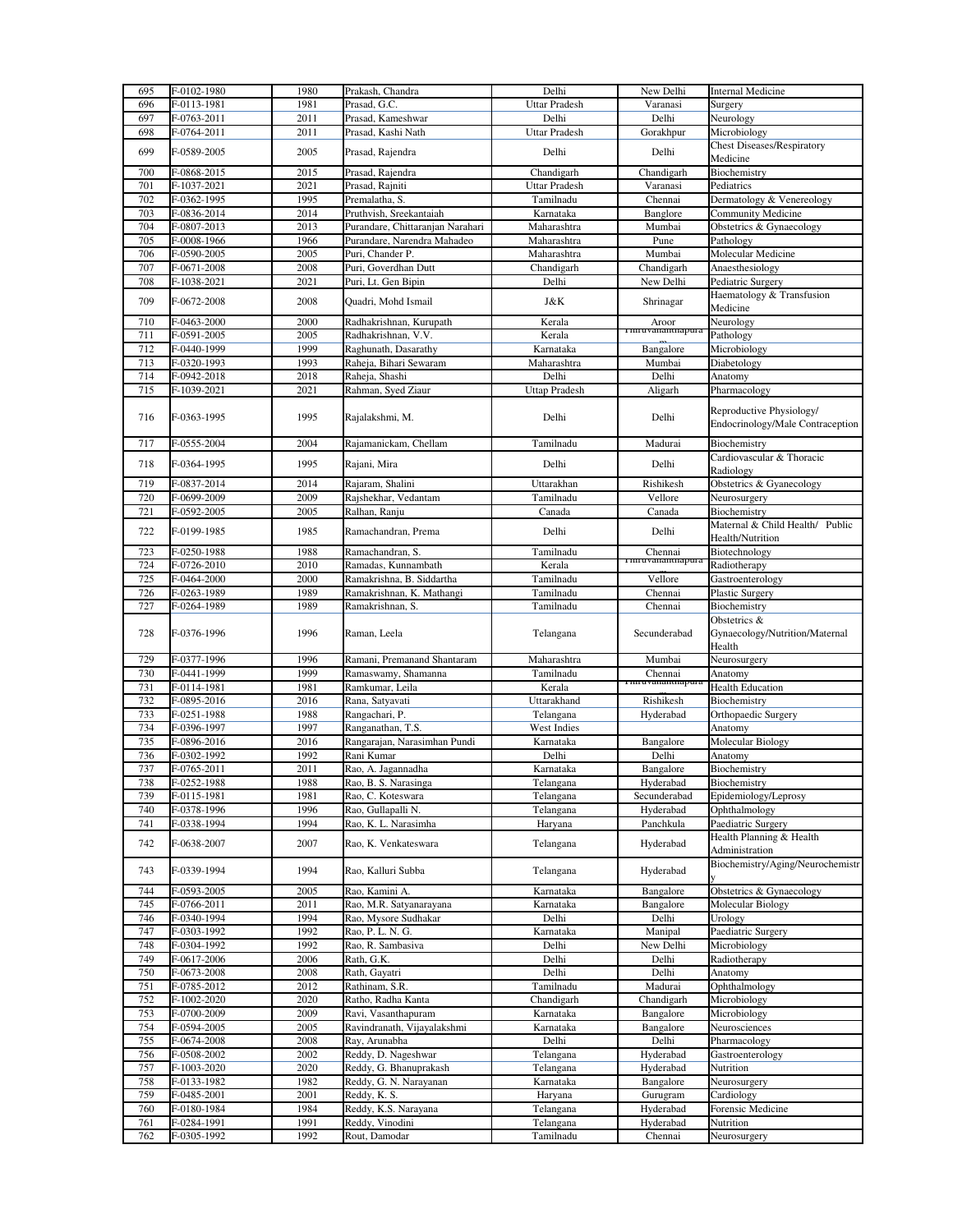| 763 | F-0253-1988 | 1988 | Roy Chowdhury, Jayasree   | West Bengal          | Kolkata                  | Pathology                        |
|-----|-------------|------|---------------------------|----------------------|--------------------------|----------------------------------|
| 764 | F-1040-2021 | 2021 | Roy, Ambuj                | Delhi                | Delhi                    | Cardiology                       |
|     |             |      |                           |                      |                          | Neuroscience/Neuro-Imaging/ Bio- |
| 765 | F-0786-2012 | 2012 | Roy, Prasun Kumar         | <b>Uttar Pradesh</b> | Varanasi                 | Medical Engineering              |
| 766 | F-0159-1983 | 1983 | Roy, Subimal              | Delhi                | Delhi                    | Pathology                        |
| 767 |             | 2016 |                           | Delhi                | Delhi                    |                                  |
|     | F-0897-2016 |      | Roy, Tara Sarkar          |                      |                          | Anatomy                          |
| 768 | F-0943-2018 | 2018 | Roychoudhury, Ajoy        | Delhi                | Delhi                    | Dental Surgery                   |
| 769 | F-0486-2001 | 2001 | Rudra, Amitava            | West Bengal          | Kolkata                  | Anaesthesiology                  |
| 770 | F-0944-2018 | 2018 | Sabapathy, S. Raja        | Tamilnadu            | Coimbatore               | Plastic Surgery                  |
| 771 | F-0487-2001 | 2001 | Sabherwal, Usha           | Delhi                | Delhi                    | Anatomy                          |
| 772 | F-0701-2009 | 2009 | Sachar, Raj Kamal         | Punjab               | Ludhiana                 | Maternal & Child Health          |
| 773 | F-0509-2002 | 2002 | Sachdev, Harshpal Singh   | Delhi                | Delhi                    | Paediatrics                      |
| 774 | F-0116-1981 | 1981 | Sadasivudu, B.            | Telangana            | Hyderabad                | Biochemistry                     |
| 775 | F-1041-2021 | 2021 | Sagar, Rajesh             | Delhi                | New Delhi                | Psychiatry                       |
|     |             |      |                           |                      |                          |                                  |
| 776 | F-0618-2006 | 2006 | Sahay, Binode Kumar       | Telangana            | Hyderabad                | <b>Internal Medicine</b>         |
| 777 | F-1043-2021 | 2021 | Sahay, Manisha            | Telangana            | Hyderabad                | Nephrology                       |
| 778 | F-1042-2021 | 2021 | Sahay, Rakesh Kumar       | Telangana            | Hyderabad                | Endocrinology                    |
| 779 | F-0869-2015 | 2015 | Sahni, Daisy              | Chandigarh           | Chandigarh               | Anatomy                          |
| 780 | F-0727-2010 | 2010 | Saimbi, Charanjit Singh   | Uttar Pradesh        | Lucknow                  | Dental Surgery                   |
|     |             |      |                           |                      |                          | Internal<br>Medicine/Clinical    |
| 781 | F-0066-1978 | 1978 | Sainani, Gurmukh Sajanmal | Maharashtra          | Mumbai                   | Cardiology                       |
| 782 | F-0321-1993 | 1993 | Sakhuja, Vinay            | Punjab               | Mohali                   | Nephrology                       |
| 783 | F-0898-2016 | 2016 | Salotra, Poonam           | Delhi                | Delhi                    | Molecular Medicine               |
| 784 |             |      | Sama, S.K.                | Delhi                |                          |                                  |
|     | F-0639-2007 | 2007 |                           |                      | Delhi<br>Timuvananmapura | Gastroenterology                 |
| 785 | F-0200-1985 | 1985 | Sambasivam, M.            | Kerala               |                          | Neurosurgery                     |
| 786 | F-0341-1994 | 1994 | Samraj, T.                | Tamilnadu            | Vellore                  | Dental Surgery/Orthodontics      |
| 787 | F-0237-1987 | 1987 | Sandhu, Hardas Singh      | Punjab               | Amritsar                 | Orthopaedic Surgery              |
| 788 | F-0808-2013 | 2013 | Sandhu, Jaspal Singh      | Punjab               | Amritsar                 | Sports Medicine                  |
| 789 | F-0510-2002 | 2002 | Sandhyamani, S            | Kerala               | 1 iii u vananuiapura     | Pathology                        |
| 790 | F-0870-2015 | 2015 | Santosh, Vani             | Karnataka            | Bangalore                | Neuropatholgoy                   |
| 791 | F-0181-1984 | 1984 | Sanyal, Suhas C.          | <b>Uttar Pradesh</b> | Varanasi                 | Microbiology                     |
| 792 | F-0160-1983 | 1983 | Sapru, Rajendra Prakash   | Chandigarh           | Chandigarh               | Cardiology                       |
| 793 |             |      |                           | Delhi                | Delhi                    |                                  |
|     | F-0201-1985 | 1985 | Saraya, A. K.             |                      |                          | Haematology/Pathology            |
| 794 | F-0202-1985 | 1985 | Sardana, D. S.            | Haryana              | Gurgaon                  | Otorhinolaryngology              |
| 795 | F-0595-2005 | 2005 | Sarin, Shiv Kumar         | Delhi                | Delhi                    | Gastroenterology                 |
| 796 | F-0640-2007 | 2007 | Sarin, Yogesh Kumar       | Delhi                | Delhi                    | Paediatric Surgery               |
| 797 | F-0702-2009 | 2009 | Sarkar, Chitra            | Delhi                | Delhi                    | Pathology                        |
| 798 | F-1004-2020 | 2020 | Sarkar, Rashmi            | Delhi                | Delhi                    | Dermatology & Venereology        |
| 799 | F-0265-1989 | 1989 | Sarker, S.K.              | West Bengal          | Kolkata                  | <b>Surgical Oncology</b>         |
|     |             |      |                           |                      |                          |                                  |
|     |             |      |                           |                      |                          |                                  |
| 800 | F-0238-1987 | 1987 | Sastry, P. S.             |                      | Hyderabad                | Biochemistry                     |
| 801 | F-0556-2004 | 2004 | Satishchandra, P.         | Karnataka            | Bangalore                | Neurology                        |
| 802 | F-0203-1985 | 1985 | Satyanand                 | <b>Uttar Pradesh</b> | Kanpur                   | Orthopaedics/Rehabilitation      |
| 803 | F-0767-2011 | 2011 | Savant, Satish S.         | Maharashtra          | Mumbai                   | Dermatology & Venereology        |
| 804 | F-0060-1977 | 1977 | Sawhney, Chandra Prakash  | Uttar Pradesh        | Noida                    | Plastic Surgery                  |
| 805 | F-0728-2010 | 2010 | Saxena, Anita             | Delhi                | Delhi                    | Cardiology                       |
| 806 | F-0557-2004 | 2004 | Saxena, Ashok Kumar       | Delhi                | Delhi                    | Anaesthesiology                  |
| 807 | F-0204-1985 | 1985 | Saxena, B. N.             | Delhi                | Delhi                    |                                  |
|     |             |      |                           |                      |                          | Endocrinology                    |
| 808 | F-0675-2008 | 2008 | Saxena, Renu              | Haryana              | Gurugram                 | Pathology                        |
| 809 | F-0266-1989 | 1989 | Saxena, S.N.              | Uttar Pradesh        | Ghaziabad                | Microbiology                     |
| 810 | F-0899-2016 | 2016 | Saxena, Sandeep           | <b>Uttar Pradesh</b> | Lucknow                  | Ophthalmology                    |
| 811 | F-0729-2010 | 2010 | Saxena, Sunita            | Delhi                | Delhi                    | Pathology                        |
| 812 | F-0397-1997 | 1997 | Sayeed, Zaheer Ahmed      | Tamilnadu            | Chennai                  | Neurology                        |
| 813 | F-0182-1984 | 1984 | Sehgal, P. N.             | Delhi                | Delhi                    | Public Health/Epidemiology       |
| 814 | F-0183-1984 | 1984 | Sehgal, Shobha            | Chandigarh           | Chandigarh               | Pathology                        |
| 815 | F-0596-2005 | 2005 | Sehgal, Subhash C.        | Uttar Pradesh        | Noida                    | Microbiology                     |
| 816 | F-0267-1989 | 1989 | Sehgal, V. N.             | Delhi                | Delhi                    | Dermatology & Venereology        |
| 817 | F-0676-2008 | 2008 | Selvamurthy, W            | Delhi                | Delhi                    | Physiology                       |
| 818 | F-0558-2004 | 2004 | Sengupta, Utpal           | West Bengal          | Kolkata                  | Pathology                        |
| 819 | F-0787-2012 | 2012 | Sentamilselvi, G          | Tamilnadu            | Chennai                  | Dermatology & Venereology        |
|     |             |      |                           |                      |                          |                                  |
| 820 | F-0093-1979 | 1979 | Sepaha, Girish Chandra    | Madhya Pradesh       | Indore                   | Medicine                         |
| 821 | F-0838-2014 | 2014 | Seshagiri, Polani B       | Karnataka            | Banglore                 | Biotechnology                    |
| 822 | F-0703-2009 | 2009 | Sesikeran, Boindala       | Telangana            | Hyderabad                | Nutrition                        |
| 823 | F-1044-2021 | 2021 | Seth, Amlesh              | Delhi                | New Delhi                | Urology                          |
| 824 | F-1005-2020 | 2020 | Seth, Pankaj              | Haryana              | Gurgaon                  | Molecular Biology                |
| 825 | F-0398-1997 | 1997 | Seth, Pradeep             | Haryana              | Gurgaon                  | Microbiology                     |
| 826 | F-0531-2003 | 2003 | Seth, Prahlad Kishore     | <b>Uttar Pradesh</b> | Lucknow                  | Biochemistry                     |
| 827 | F-0322-1993 | 1993 | Seth, S.D.                | Delhi                | Delhi                    | Pharmacology                     |
| 828 | F-0488-2001 | 2001 | Seth, Vimlesh             | Delhi                | Delhi                    | Paediatrics                      |
| 829 |             |      |                           |                      |                          |                                  |
|     | F-1045-2021 | 2021 | Sethi, Rishi              | Uttar Pradesh        | Lucknow                  | Cardiology                       |
| 830 | F-0809-2013 | 2013 | Shah, Ashok               | Delhi                | Delhi                    | <b>Respiratory Medicine</b>      |
| 831 | F-0285-1991 | 1991 | Shah, K. L.               | Maharashtra          | Mumbai                   | Otorhinolaryngology              |
| 832 | F-0205-1985 | 1985 | Shah, P. M.               | Switzerland          | Switzerland              | Maternal<br>Child<br>and         |
|     |             |      |                           |                      |                          | Health/Nutrition/Paediatrics     |
| 833 | F-0094-1979 | 1979 | Shah, Syed Nasir Ahmed    | Srinagar             | Srinagar                 | <b>Inernal Medicine</b>          |
| 834 | F-0926-2017 | 2017 | Shampa, Anupurba          | Uttar Pradesh        | Varanasi                 | Microbiology                     |
| 835 | F-0268-1989 | 1989 | Shankar, P. S.            | Karnataka            | Kalaburagi               | <b>Internal Medicine</b>         |
| 836 | F-0342-1994 | 1994 | Shankar, Susarla Krishna  | Karnataka            | Bangalore                | Neuropathology/Neuro             |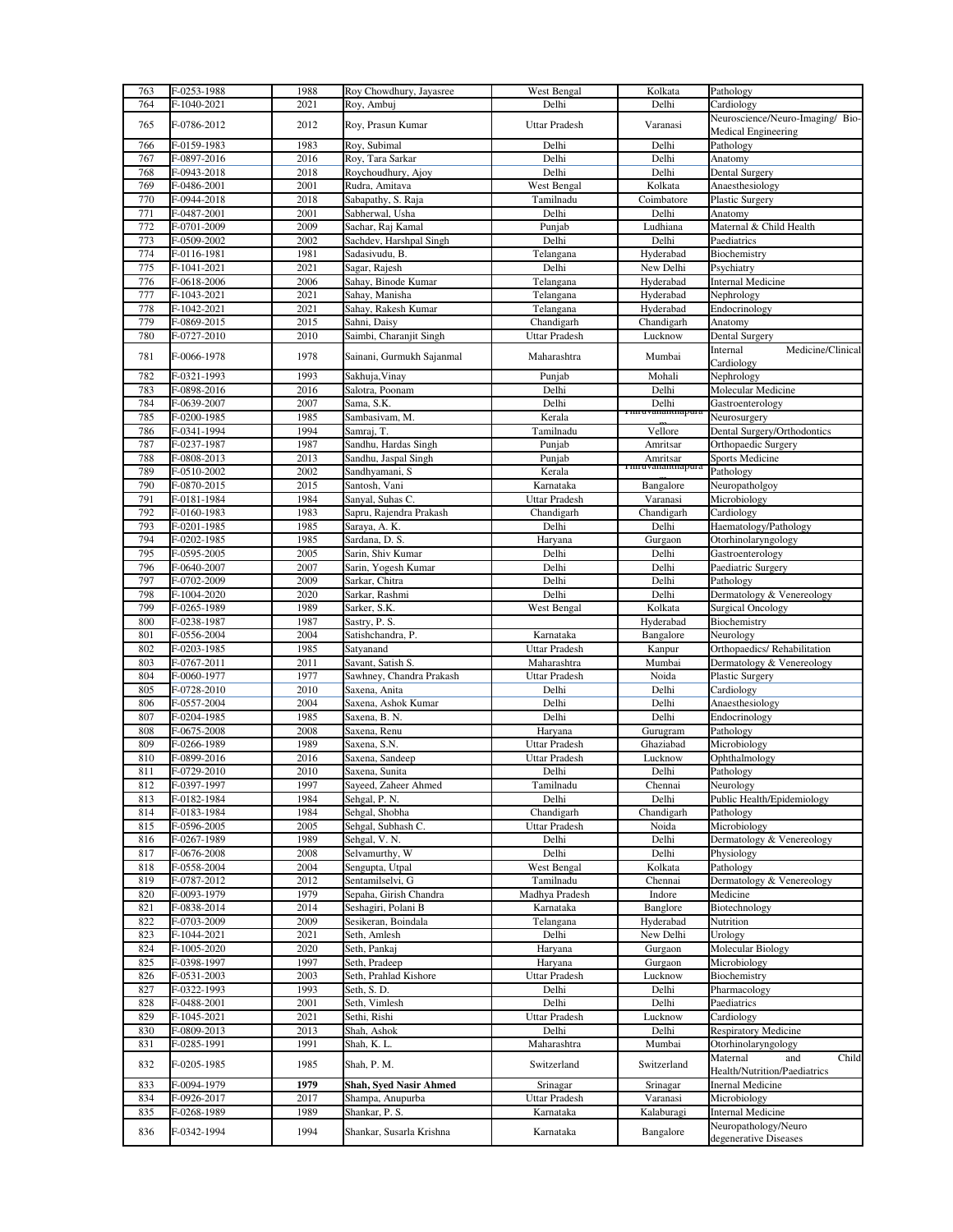| 837        | F-0184-1984                | 1984         | Shanta, V.                                   | Tamil Nadu                     | Chennai             | Oncology                                                           |
|------------|----------------------------|--------------|----------------------------------------------|--------------------------------|---------------------|--------------------------------------------------------------------|
| 838        | F-0012-1968                | 1968         | Sharad, Kumar                                | <b>Uttar Pradesh</b>           | Lucknow             | Pathology/Haematology<br>Health<br>Administration                  |
| 839        | F-0465-2000                | 2000         | Sharma Gautam, Shiv K.                       | Rajasthan                      | Jaipur              | Psychiatry                                                         |
| 840        | F-1006-2020                | 2020         | Sharma, Alpana                               | Delhi                          | New Delhi           | Biochemistry                                                       |
| 841<br>842 | F-0945-2018                | 2018<br>1998 | Sharma, Aman                                 | Chandigarh<br>Rajasthan        | Chandigarh          | Rheumatology                                                       |
| 843        | F-0413-1998<br>F-0161-1983 | 1983         | Sharma, Ashok Kumar<br>Sharma, B. K.         | Haryana                        | Jaipur<br>Panchkula | Paediatric Surgery<br>Nephrology/Internal Medicine                 |
| 844        | F-1046-2021                | 2021         | Sharma, Daya Nand                            | Delhi                          | New Delhi           | <b>Radiation Oncology</b>                                          |
| 845        | F-0946-2018                | 2018         | Sharma, Indira                               | <b>Uttar Pradesh</b>           | Varanasi            | Psychiatry                                                         |
| 846        | F-0730-2010                | 2010         | Sharma, Jai Bhagwan                          | Delhi                          | Delhi               | Obstetrics & Gynaecology                                           |
| 847        | F-0026-1972                | 1972         | Sharma, Kamal Nath                           | Karnataka                      | Bangalore           | Physiology                                                         |
| 848        | F-0442-1999                | 1999         | Sharma, Krishna Kishore                      | <b>Uttar Pradesh</b>           | Gahziabad           | Pharmacology                                                       |
| 849        | F-0095-1979                | 1979         | Sharma, Kul Bhushan                          | Delhi                          | Delhi               | Microbiology                                                       |
| 850        | F-1047-2021                | 2021         | Sharma, Kusum                                | Chandigarh                     | Chandigarh          | Microbiology                                                       |
| 851        | F-0286-1991                | 1991         | Sharma, Lalit K.                             | <b>Uttar Pradesh</b>           | Noida               | Surgery                                                            |
| 852        | F-0399-1997                | 1997         | Sharma, Mahesh Prakash                       | Delhi                          | Delhi               | Gastroenterology                                                   |
| 853        | F-0641-2007                | 2007         | Sharma, Om Prakash                           | <b>Uttar Pradesh</b>           | Varanasi            | Radiodiagnosis                                                     |
| 854        | F-0134-1982                | 1982         | Sharma, P. L.                                | Chandigarh                     | Chandigarh          | Pharmacology                                                       |
| 855        | F-0704-2009                | 2009         | Sharma, Pradeep                              | Delhi                          | Delhi               | Ophthalmology                                                      |
| 856<br>857 | F-0971-2019<br>F-0642-2007 | 2019<br>2007 | Sharma, Praveen<br>Sharma, Radhey Shyam      | Rajasthan<br>Delhi             | Jodhpur<br>Delhi    | Biochemistry<br>Diabetology & Endocrinology                        |
| 858        | F-0379-1996                | 1996         | Sharma, Raj Kumar                            | Uttar Pradesh                  | Lucknow             | Nephrology                                                         |
| 859        | F-1048-2021                | 2021         | Sharma, Rakesh Kumar                         | Delhi                          | Delhi               | <b>Pharmaceutical Sciences</b>                                     |
|            |                            |              |                                              |                                |                     | Social & Preventive Medicine                                       |
| 860        | F-0466-2000                | 2000         | Sharma, Ram Swaroop                          | HP                             | Shimla              | (Epidemiology)                                                     |
| 861        | F-0365-1995                | 1995         | Sharma, Saroj                                | Chandigarh                     | Chandigarh          | Microbiology                                                       |
| 862        | F-0323-1993                | 1993         | Sharma, Satyavan                             | Telangana                      | Hyderabad           | <b>Interventional Cardiology</b>                                   |
| 863        | F-0731-2010                | 2010         | Sharma, Savitri                              | Odisha                         | Bhubaneswar         | Microbiology                                                       |
| 864        | F-0380-1996                | 1996         | Sharma, Shail K.                             | Delhi                          | Delhi               | Biochemistry                                                       |
| 865        | F-1007-2020                | 2020         | Sharma, Shilpa                               | Delhi                          | New Delhi           | Paediatric Surgery                                                 |
| 866        | F-0306-1992                | 1992         | Sharma, Shridhar                             | Delhi                          | Delhi               | Psychiatry/Medical Education                                       |
| 867        | F-0324-1993                | 1993         | Sharma, Surender Kumar                       | Chandigarh                     | Chandigarh          | Urology                                                            |
| 868        | F-0067-1978                | 1978         | Sharma, Sushil Dua                           | Karnataka                      | Bangalore           | Physiology                                                         |
| 869        | F-0307-1992                | 1992         | Sharma, Urmil                                | Delhi                          | Delhi               | Radiotherapy                                                       |
| 870<br>871 | F-0947-2018<br>F-0643-2007 | 2018<br>2007 | Sharma, Vijai Prakash<br>Sharma, Vinod Kumar | Uttar Pradesh<br>Delhi         | Lucknow<br>Delhi    | Physical Medicine & Rehabilitation<br>Dermatology & Venereology    |
| 872        | F-0206-1985                | 1985         | Sharma, V. P.                                | Delhi                          | Delhi               | Epidemiology/Malaria                                               |
| 873        | F-0096-1979                | 1979         | Sharma, Vishweshwar Nath                     | Rajasthan                      | Jaipur              | Pharmacology                                                       |
| 874        | F-0254-1988                | 1988         | Sheth, Shirish S.                            | Maharashtra                    | Mumbai              | Obstetrics & Gynaecology                                           |
| 875        | F-1049-2021                | 2021         | Shetty, Molahalli Shantharam                 | Karnataka                      | Mangalore           | Orthopaedic Surgery                                                |
| 876        | F-0532-2003                | 2003         | Shivananda, P. G.                            | Karnataka                      | Manipal             | Microbiology                                                       |
| 877        | F-0135-1982                | 1982         | Shriniwas                                    | Delhi                          | Delhi               | Microbiology                                                       |
| 878        | F-0533-2003                | 2003         | Shukla, Bhartendu                            | Madhya Pradesh                 | Gwalior             | Ophthalmology                                                      |
| 879        | F-0414-1998                | 1998         | Shukla, Hari Shankar                         | Uttar Pradesh                  | Varanasi            | Surgery/Surgical Oncology                                          |
| 880        | F-0972-2019                | 2019         | Shukla, Satish Kumar                         | Madhya Pradesh                 | Indore              | Surgery                                                            |
| 881        | F-0644-2007                | 2007         | Shukla, Vijay Kumar                          | <b>Uttar Pradesh</b>           | Varanasi            | Surgery                                                            |
| 882        | F-0927-2017                | 2017         | Sidhu, Mahinder Singh                        | Haryana                        | Gurugaon            | Dental Surgery                                                     |
| 883        | F-0185-1984                | 1984         | Sidhu, S.S.                                  | Delhi                          | Delhi               | Dental Surgery                                                     |
| 884        | F-0948-2018                | 2018         | Singal, Archana                              | Delhi                          | Delhi               | Dermatology & Venereology                                          |
| 885<br>886 | F-1050-2021<br>F-0231-1986 | 2021<br>1986 | Singh, Ajai                                  | <b>Uttar Pradesh</b><br>Punjab | Lucknow<br>Patiala  | Orthopedics                                                        |
| 887        | F-1008-2020                | 2020         | Singh, Ajmer<br>Singh, Baljinder             | Chandigarh                     | Chandigarh          | Surgery<br>Nuclear Medicine                                        |
| 888        | F-0343-1994                | 1994         | Singh, Daljit                                |                                |                     | Ophthalmology                                                      |
| 889        | F-0871-2015                | 2015         | Singh, Daljit                                | Punjab                         | Amritsar            | Paediatrics                                                        |
|            |                            |              |                                              |                                |                     | Anaesthesiology/Hospital                                           |
| 890        | F-0117-1981                | 1981         | Singh, Daljitam                              | Punjab                         | Jalandhar           | Administration                                                     |
| 891        | F-0949-2018                | 2018         | Singh, Gagandeep                             | Punjab                         | Ludhiana            | Neurology                                                          |
| 892        | F-0677-2008                | 2008         | Singh, Gajendra                              | <b>Uttar Pradesh</b>           | Varanasi            | Anatomy                                                            |
| 893        | F-0068-1978                | 1978         | Singh, Gurmohan                              | Uttar Pradesh                  | Varanasi            | Dermatology/Medical Journalism                                     |
| 894        | F-0043-1974                | 1974         | Singh, Inder Bir                             | Haryana                        | Rohtak              | Anatomy                                                            |
| 895        | F-0645-2007                | 2007         | Singh, Jai Rup                               | Punjab                         | Mohali              | Genetics                                                           |
| 896        | F-0810-2013                | 2013         | Singh, Jai Vir                               | <b>Uttar Pradesh</b>           | Lucknow             | Community Medicine/ Social &<br>Preventive Medicine                |
| 897        | F-0534-2003                | 2003         | Singh, Kartar                                | Chandigarh<br>Delhi            | Chandigarh          | Medicine/Gastroenterology                                          |
| 898<br>899 | F-0207-1985                | 1985         | Singh, Krishna Pal                           |                                | Delhi               | Pharmacology                                                       |
| 900        | F-0839-2014<br>F-0511-2002 | 2014<br>2002 | Singh, Kuldeep<br>Singh, Lalji               | Rajasthan<br>Tamilnadu         | Jodhpur             | <b>Medical Education</b><br>Biochemistry                           |
| 901        | F-0950-2018                | 2018         | Singh, Meenu                                 | Chandigarh                     | Chandigarh          | Paediatrics                                                        |
|            |                            |              |                                              |                                |                     | Biomedical Sciences &                                              |
| 902        | F-0415-1998                | 1998         | Singh, Megha                                 | Tamilnadu                      | Chennai             | Engineering                                                        |
| 903        | F-0255-1988                | 1988         | Singh, Meharban                              | Uttar Pradesh                  | Noida               | Paediatrics/Neonatology/Medical<br><b>Education/Medical Ethics</b> |
| 904        | F-0768-2011                | 2011         | Singh, Narinder Pal                          | Himachal Pradesh               | Sirmour             | <b>Internal Medicine</b>                                           |
| 905        | F-0732-2010                | 2010         | Singh, Neeta                                 | Delhi                          | Delhi               | Biochemistry                                                       |
| 906        | F-0232-1986                | 1986         | Singh, Ram                                   | Uttar Pradesh                  | Agra                | <b>Interal Medicine/Cardiology</b>                                 |
| 907        | F-0840-2014                | 2014         | Singh, Rana Gopal                            | Uttar Pradesh                  | Varanasi            | Nephrology                                                         |
| 908        | F-0619-2006                | 2006         | Singh, Sarman                                | Madhya Pradesh                 | Bhopal              | Microbiology                                                       |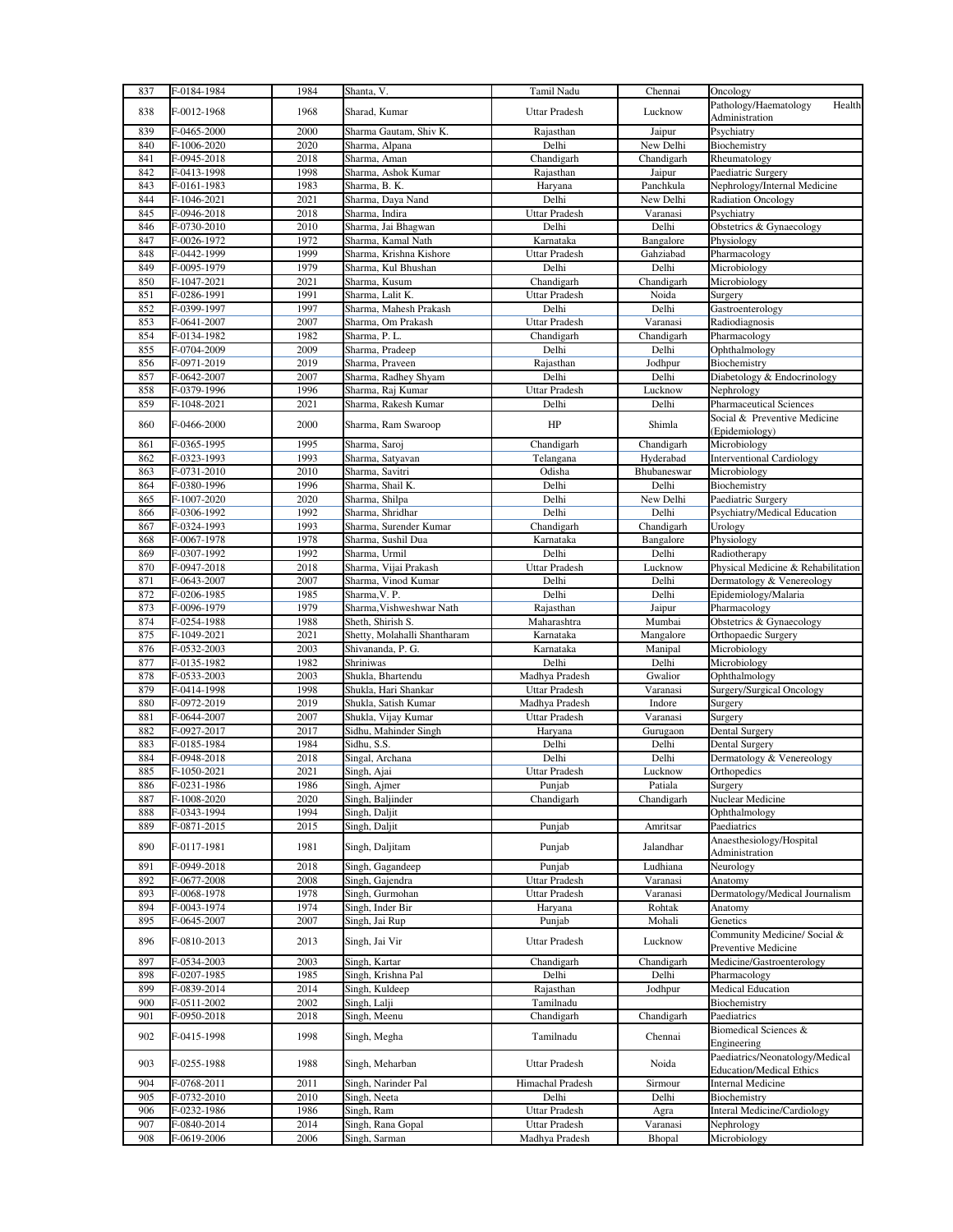| 909        | F-0872-2015                | 2015         | Singh, Shashi Bala                 | Delhi                | Delhi               | Physiology                        |
|------------|----------------------------|--------------|------------------------------------|----------------------|---------------------|-----------------------------------|
| 910        | F-0788-2012                | 2012         | Singh, Shrawan Kumar               | Chandigarh           | Chandigarh          | Urology                           |
| 911        | F-0900-2016                | 2016         | Singh, Surender                    | Delhi                | Delhi               | Pharmacology                      |
| 912        | F-0733-2010                | 2010         | Singh, Surjit                      | Chandigarh           | Chandigarh          | Clinical Immunology               |
| 913        | F-1051-2021                | 2021         | Singh, Tejinder                    | Punjab               | Ludhiana            | Pediatrics                        |
| 914        | F-0973-2019                | 2019         | Singh, Urvashi                     | Delhi                | Delhi               | Microbiology                      |
|            |                            |              |                                    |                      |                     |                                   |
| 915        | F-0162-1983                | 1983         | Singhal, Bhim Sen                  | Maharashtra          | Mumbai              | Neurology                         |
| 916        | F-0705-2009                | 2009         | Singhi, Pratibha                   | Haryana              | Gurugram            | Paediatric Neurology              |
| 917        | F-0597-2005                | 2005         | Singhi, Sunit Chandra              | Haryana              | Gurugram            | Paediatrics                       |
| 918        | F-0054-1976                | 1976         | Sinha, Achyutananda                | Bihar                | Patna               | Otorhinolaryngology               |
| 919        | F-0416-1998                | 1998         | Sinha, Jai Kumar                   | Uttar Pradesh        | Varanasi            | Plastic Surgery                   |
| 920        | F-1052-2021                | 2021         | Sinha, Sanjib                      | Karnataka            | Bangalore           | Neurology                         |
| 921        | F-0646-2007                | 2007         | Sinha, Subrata                     | Delhi                | Delhi               | Biochemistry                      |
| 922        | F-0598-2005                | 2005         | Sivakumar, Bhattiprolu             | Delhi                | Delhi               | Nutrition                         |
| 923        | F-0951-2018                | 2018         | Siwach, Ram Chander                | Haryana              | Rohtak              | Orthopaedic Suregry               |
| 924        | F-0535-2003                | 2003         | Sobti, R. C.                       | Chandigarh           | Chandigarh          | Biotechnology                     |
| 925        | F-0734-2010                | 2010         | Solomon, Suniti                    | Tamilnadu            | Chennai             | Microbiology                      |
| 926        |                            | 2002         |                                    |                      |                     |                                   |
|            | F-0512-2002                |              | Soma Raju, Bhupathi Raju           | Telangana            | Hyderabad           | Cardiology                        |
| 927        | F-0974-2019                | 2019         | Somasundaram, Kumaravel            | Karnataka            | Bangalore           | Molecular Biology                 |
| 928        | F-0443-1999                | 1999         | Somu, Narayanasamy                 | Tamilnadu            | Chennai             | Paediatrics                       |
| 929        | F-0239-1987                | 1987         | Sood, N. N.                        | Delhi                | Delhi               | Ophthalmology                     |
| 930        | F-0735-2010                | 2010         | Sood, Rita                         | Delhi                | Delhi               | <b>Internal Medicine</b>          |
| 931        | F-0325-1993                | 1993         | Srimal, R. C.                      | Delhi                | Delhi               | Pharmacology/Toxicology           |
| 932        | F-0163-1983                | 1983         | Srinivas, Krishnamoorthy           | Tamilnadu            | Chennai             | Neurology                         |
| 933        | F-0269-1989                | 1989         | Srinivasan, K.                     | Delhi                | Delhi               | Neurology                         |
| 934        | F-0841-2014                | 2014         | Srinivasan, M                      | Tamilnadu            | Madurai             | Ophthalmology                     |
| 935        | F-1053-2021                | 2021         | Srivastava, Achal K                | Delhi                | New Delhi           | Neurology                         |
|            |                            |              |                                    |                      |                     | Internal Medicine/                |
| 936        | F-0381-1996                | 1996         | Srivastava, Brij Nandan            | Madhya Pradesh       | Jabalpur            |                                   |
|            |                            |              |                                    |                      |                     | Diabetology/Cardiology            |
| 937        | F-0789-2012                | 2012         | Srivastava, Deep Narayan           | Delhi                | Delhi               | Radiodiagnosis                    |
| 938        | F-0287-1991                | 1991         | Srivastava, K. P.                  | <b>Uttar Pradesh</b> | Agra                | Orthopaedics                      |
| 939        | F-0417-1998                | 1998         | Srivastava, Lalit Mohan            | Delhi                | Delhi               | Biochemistry                      |
| 940        | F-0647-2007                | 2007         | Srivastava, M.V. Padma             | Delhi                | Delhi               | Neurology                         |
| 941        | F-0366-1995                | 1995         | Srivastava, Pratap Narain          | Delhi                | Delhi               | <b>Radiation Biology</b>          |
| 942        | F-0344-1994                | 1994         | Srivastava, Rajendra Nath          | Delhi                | Delhi               | Paediatrics/Nephrology            |
| 943        | F-0288-1991                | 1991         | Srivastava, S. C.                  | Haryana              | Rohtak              | <b>Internal Medicine</b>          |
| 944        | F-0345-1994                | 1994         | Srivastava, Savitri                | Delhi                | Delhi               | Cardiology                        |
| 945        | F-0599-2005                | 2005         | Srivastava, Sidhnath Prasad        | Bihar                | Patna               | Paediatrics                       |
| 946        | F-0706-2009                | 2009         | Srivastava, Vinod Kumar            | <b>Uttar Pradesh</b> | Lucknow             | Community Medicine/               |
|            |                            |              |                                    |                      |                     |                                   |
|            |                            |              |                                    |                      |                     |                                   |
| 947        | F-0559-2004                | 2004         | Subba Rao, Gita                    | Delhi                | Delhi               | <b>Biophysics</b>                 |
| 948        | F-0560-2004                | 2004         | Subba Rao, K.S.V.K.                | Andhra Pradesh       | Nelore              | Cardiovascular & Thoracic         |
|            |                            |              |                                    |                      |                     | Surgery                           |
| 949        | F-0118-1981                | 1981         | Subrahmanyam, Devaguptapu          | Maharashtra          | Mumbai              | Biochemistry                      |
|            |                            |              |                                    |                      |                     | Community Medicine/Social &       |
| 950        | F-0736-2010                | 2010         | Sudarshan, Mysore Kalappa          | Karnataka            | Bangalore           | Preventive Medicine               |
| 951        | F-0790-2012                | 2012         | Sudhakaran, Perumana R.            | Kerala               | Trivandrum          | Biochemistry                      |
| 952        | F-0536-2003                | 2003         | Sundar, Shyam                      | Uttar Pradesh        | Varanasi            | Internal Medicine                 |
| 953        | F-0737-2010                | 2010         | Sundaram, Challa                   | Telangana            | Hyderabad           | Pathology                         |
|            |                            |              |                                    |                      |                     |                                   |
| 954        | F-0811-2013                | 2013         | Suri, Anil                         | Delhi                | Delhi               | Cancer Biology                    |
| 955        | F-0873-2015                | 2015         | Suri, Ashish                       | Delhi                | Delhi               | Neurosurgery                      |
| 956        | F-0289-1991                | 1991         | Suri, Rajendar K.                  | Haryana              | Panchkula           | Cardiovascular & Thoracic Surgery |
|            |                            |              |                                    |                      |                     |                                   |
| 957        | F-0467-2000                | 2000         | Suri, Sudha                        | Haryana              | Panchkula           | Radiodiagnosis                    |
| 958        | F-0119-1981                | 1981         | Suryanarayana Rao, N.              | Karnataka            | Bangalore           | Social & Preventive Medicine      |
| 959        | F-0256-1988                | 1988         | Susheela, A. K.                    | Delhi                | Delhi               | Anatomy                           |
| 960        | F-0842-2014                | 2014         | Swaminathan, Soumya                | Tamilnadu            | Chennai             | Pediatrics, Tuberculosis & HIV    |
| 961        | F-0290-1991                | 1991         | Swarajyalakshmi, B.                | Andhra Pradesh       | Visakhapatnam       | Social & Preventive Medicine      |
|            |                            |              |                                    |                      |                     | Hospital Administration/ Medical  |
| 962        | F-0537-2003                | 2003         | Syed, Amin Tabish                  | J&K                  | Srinagar            | Education/ Accident & Emergency   |
|            |                            |              |                                    |                      |                     | Services                          |
| 963        | F-0489-2001                | 2001         | Takkar, Deep                       | Delhi                | Delhi               | Obstetrics and Gynaecology        |
| 964        | F-0015-1969                | 1969         | Talwar, Gursaran Parshad           | Delhi                | Delhi               | Biochemsitry                      |
|            | F-0326-1993                | 1993         |                                    |                      |                     |                                   |
| 965        |                            |              | Talwar, K. K.                      | Delhi                | Delhi               | Cardiology                        |
| 966        | F-0975-2019                | 2019         | Talwar, Sangeeta                   | Delhi                | Delhi               | Dental Surgery                    |
| 967        | F-0346-1994                | 1994         | Talwar, Shanti                     | Delhi                | Delhi               | Paediatric Surgery                |
| 968        | F-0738-2010                | 2010         | Taly, Arun Kumar B.                | Karnataka            | Bangalore           | Neurology                         |
| 969        | F-0044-1974                | 1974         | Tandon, Badri Nath                 | Uttar Pradesh        | Lucknow             | Hepato-Gastroenterology           |
| 970        | F-0812-2013                | 2013         | Tandon, Nikhil                     | Delhi                | Delhi               | Diabetology & Endocrinology       |
| 971        | F-0418-1998                | 1998         | Tandon, Om Prakash                 | Delhi                | Delhi               | Physiology                        |
| 972        | F-0032-1973                | 1973         | Tandon, Prakash Narain             | Delhi                | Delhi               | Neurosurgery                      |
| 973        | F-1054-2021                | 2021         | Tandon, Radhika                    | Delhi                | New Delhi           | Ophthalmology                     |
| 974        | F-0186-1984                | 1984         |                                    | Delhi                | Delhi               | Cardiology                        |
|            |                            |              | Tandon, Rajendra                   |                      |                     |                                   |
| 975        | F-0327-1993                | 1993         | Tandon, Rakesh K.                  | Delhi                | Delhi               | Gastroenterology                  |
| 976        | F-0513-2002                | 2002         | Taneja, Devendra K.                | Madhya Pradesh       | Indore              | Orthopaedic Surgery               |
| 977        | F-0739-2010                | 2010         | Tempe, Deepak K.                   | Delhi                | Delhi               | Anaesthesiology                   |
| 978        | F-0233-1986                | 1986         | Teotia, Surendra Pal Singh         | Karnataka            | Bangalore           | Endocrinology                     |
| 979<br>980 | F-0187-1984<br>F-0347-1994 | 1984<br>1994 | Tewari, Amrit<br>Tewari, Hem Kumar | Chandigarh<br>Delhi  | Chandigarh<br>Delhi | Dental Surgery<br>Ophthalmology   |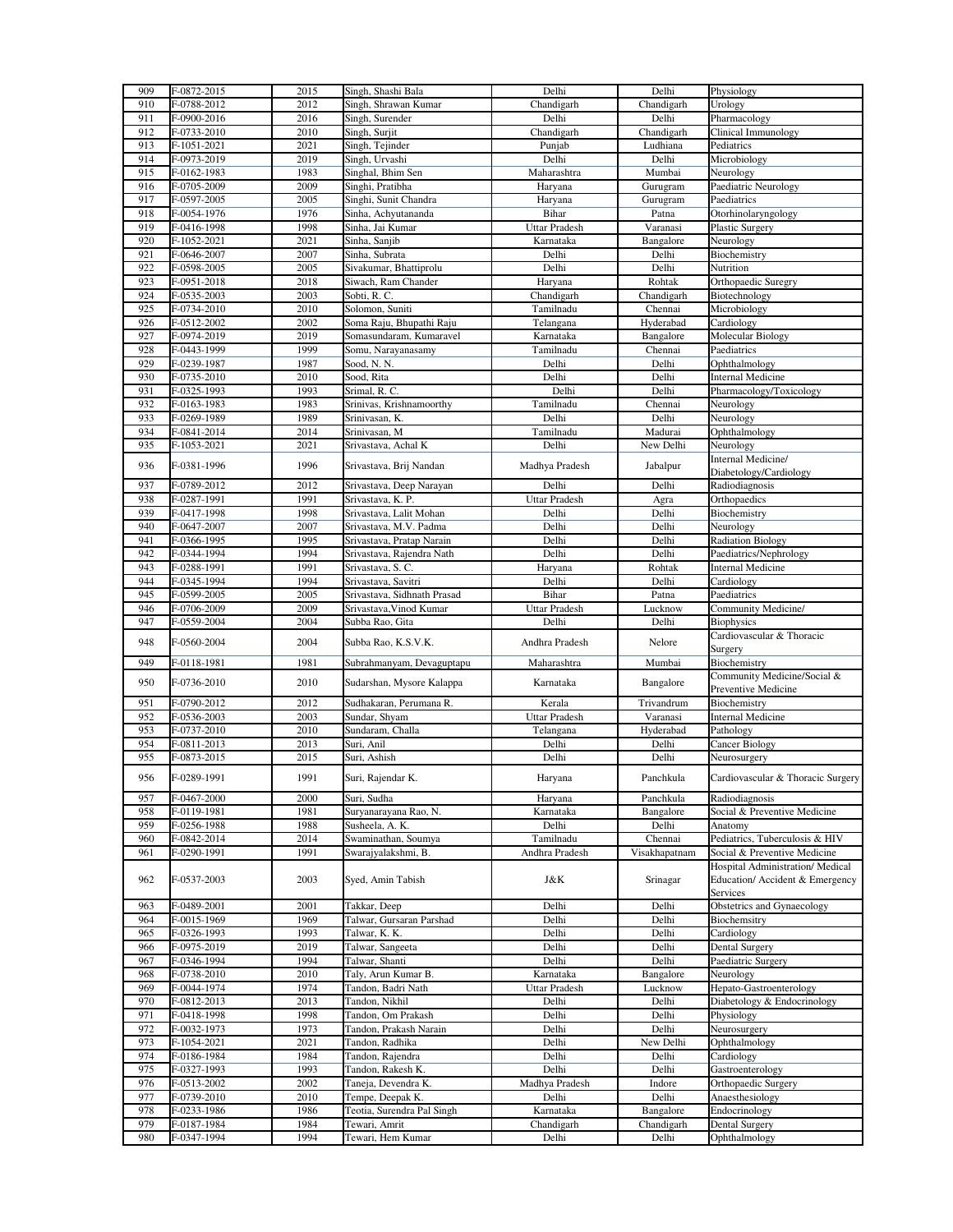| 981  | F-0952-2018 | 2018 | Tewari, Manoj Kumar              | Chandigarh           | Chandigarh                    | Neurosurgery                      |
|------|-------------|------|----------------------------------|----------------------|-------------------------------|-----------------------------------|
| 982  | F-1055-2021 | 2021 | Thakur, J S                      | Chandigarh           | Chandigarh                    | Community Medicine                |
| 983  | F-0976-2019 | 2019 | Thakur, Mahendra Kumar           | <b>Uttar Pradesh</b> | Varanasi                      | Molecular Biology                 |
| 984  | F-0648-2007 | 2007 | Thangarajan, Rajkumar            | Tamilnadu            | Chennai                       | Medical Oncology                  |
|      |             |      | Thankappan,<br>Kavumpurathu      |                      | Thiruvananthapura             | Community Health/ Community       |
| 985  | F-0901-2016 | 2016 | Raman                            | Kerala               | m                             | Medicine/ SPM                     |
| 986  | F-0813-2013 | 2013 | Thappa, Devinder Mohan           | Tamilnadu            | Puducherry                    | Dermatology & Venereology         |
| 987  | F-0649-2007 | 2007 | Thatte, Urmila Mukund            | Maharashtra          | Mumbai                        | <b>Clinical Pharmacology</b>      |
| 988  | F-1056-2021 | 2021 | Thirthalli, Jagadisha            | Karnataka            | Bangalore                     | Psychiatry                        |
|      |             |      | Thiruvengadam,<br>Krishna        |                      |                               |                                   |
| 989  | F-0027-1972 | 1972 | Varadachari                      | Tamilnadu            | Chennai                       | Medicine                          |
| 990  | F-0328-1993 | 1993 | Thomas, Irene Manorama           | Karnataka            | Bangalore                     | Anatomy                           |
| 991  | F-0400-1997 | 1997 | Thomas, John Arthur              | Karnataka            | Bangalore<br>Timuvananunapura | Pathology                         |
| 992  | F-0740-2010 | 2010 | Thomas, Sanjeev V.               | Kerala               |                               | Neurology                         |
|      |             |      |                                  |                      |                               | Microbiology/Medical              |
| 993  | F-0382-1996 | 1996 | Thyagarajan, S. P.               | Tamilnadu            | Chennai                       | Virology/Viral Hepatitis          |
|      |             |      |                                  |                      |                               | Occupational and Environmental    |
| 994  | F-0977-2019 | 2019 | Tiwari, Rajnarayan Ramshankar    | Maharashtra          | Mumbai                        | Health                            |
| 995  | F-0741-2010 | 2010 | Tiwari, Sarvada Chandra          | <b>Uttar Pradesh</b> | Lucknow                       | Psychiatry                        |
| 996  | F-0620-2006 | 2006 | Tiwari, Suresh Chandra           | Delhi                | Delhi                         | Nephrology                        |
| 997  | F-0874-2015 | 2015 | Toteja, Gurudayal Singh          | Delhi                | Delhi                         | Nutrition                         |
|      |             |      |                                  |                      |                               | Anaesthesiology, Critical Care,   |
| 998  | F-0902-2016 | 2016 | Trikha, Anjan                    | Delhi                | Delhi                         | Pain                              |
| 999  |             | 2012 |                                  | <b>Uttar Pradesh</b> |                               | Internal Medicine/Clinical        |
|      | F-0791-2012 |      | Tripathi, Anil Kumar             |                      | Lucknow                       | Haematology                       |
| 1000 | F-0814-2013 | 2013 | Tripathi, Mukesh                 | Andhra Pradesh       | Vijayawada                    | Anaesthesiology                   |
| 1001 | F-0707-2009 | 2009 | Tripathi, Rajendra Prashad       | Uttar Pradesh        | Ghaziabad                     | Radiodiagnosis                    |
| 1002 | F-0069-1978 | 1978 | Tripathy, Sriram Prasad          | Maharashtra          | Pune                          | Tuberculosis/Chest Diseases       |
| 1003 | F-0045-1974 | 1974 | Tuli, Surendra Mohan             | Delhi                | Delhi                         | Orthopaedic Surgery               |
| 1004 | F-0600-2005 | 2005 | Tvagi, Sanjay                    | Delhi                | Delhi                         | Cardiology                        |
| 1005 | F-0136-1982 | 1982 | Udwadia, Farokh Erach            | Maharashtra          | Mumbai                        | <b>Chest Diseases</b>             |
| 1006 | F-0188-1984 | 1984 | Udwadia, T. E.                   | Maharashtra          | Mumbai                        | Surgery                           |
|      |             |      |                                  |                      |                               | Paediatric Surgery/Medical        |
| 1007 | F-0061-1977 | 1977 | Upadhyaya, Purushottam           | Uttarakhand          | Dehra Dun                     | Education                         |
| 1008 | F-0120-1981 | 1981 | Vaidya, M. C.                    | <b>USA</b>           | <b>USA</b>                    | Anatomy/Immunogenetics            |
| 1009 | F-0103-1980 | 1980 | Vaidya, M. P.                    | Himachal Pradesh     | Mandi                         | Surgery                           |
|      |             |      |                                  |                      |                               |                                   |
| 1010 | F-0815-2013 | 2013 | Vaiphei, Kim                     | Chandigarh           | Chandigarh                    | Pathology                         |
| 1011 | F-0816-2013 | 2013 | Valecha, Neena                   | Delhi                | Delhi                         | Pharmacology                      |
| 1012 | F-0070-1978 | 1978 | Valiathan,<br>Martanda<br>Varma  | Karnataka            | Manipal                       | Cardiovascular & Thoracic Surgery |
|      |             |      | Sankaran                         |                      |                               |                                   |
| 1013 | F-1009-2020 | 2020 | Vardhan, Harsh                   | Delhi                | New Delhi                     | ENT                               |
| 1014 | F-0875-2015 | 2015 | Varma, Prem Prakash              | Delhi                | Delhi                         | Nephrology                        |
| 1015 | F-0071-1978 | 1978 | Varma, R. Martanda               | Karnataka            | Bangalore                     | Neurosurgery                      |
| 1016 | F-0137-1982 | 1982 | Varma, Vijoy K                   | Karnataka            | Bangalore                     | Psychiatry                        |
| 1017 | F-0903-2016 | 2016 | Varshney, Saurabh                | Delhi                | Delhi                         | Otorhinolaryngology               |
| 1018 | F-0904-2016 | 2016 | Varshney, Subodh                 | Madhya Pradesh       | Bhopal                        | <b>Gastrointestinal Surgery</b>   |
| 1019 | F-0514-2002 | 2002 | Vashisht, Sushma                 | Haryana              | Gurgaon                       | Radiodiagnosis                    |
| 1020 | F-0561-2004 | 2004 | Vasishta, Kala                   | Chandigarh           | Chandigarh                    | Obstetrics & Gynaecology          |
| 1021 | F-0308-1992 | 1992 | Vasudevan, D.M.                  | Kerala               | Ernakulam                     | Biochemistry                      |
|      |             |      |                                  |                      |                               | Medical Education/Health          |
| 1022 | F-0234-1986 | 1986 | Ved, Prakash                     | Haryana              | Gurgaon                       | Administration                    |
| 1023 | F-0621-2006 | 2006 | Velmurugendran, C.U.             | Tamilnadu            | Chennai                       | Neurology                         |
| 1024 | F-0650-2007 | 2007 | Vemuganti, Geeta K.              | Telangana            | Hyderabad                     | Pathology                         |
| 1025 | F-0843-2014 | 2014 | Vengamma, Bhuma                  | Andhra Pradesh       | Tirupathi                     | Neurology                         |
| 1026 | F-1057-2021 | 2021 | Venkatasubramanian, G            | Karnataka            | Bangalore                     | Psychiatry                        |
|      |             |      |                                  |                      |                               | Plastic Surgery/Micro-vascular    |
| 1027 | F-0189-1984 | 1984 | Venkataswami, Ramaswami          | Tamilnadu            | Chennai                       | Surgery                           |
| 1028 | F-0601-2005 | 2005 | Venkatesh, S.                    | Delhi                | Delhi                         | Public Health & Health Education  |
| 1029 | F-0121-1981 | 1981 | Verghese, Abraham                | Tamilnadu            | Vellore                       | Psychiatry                        |
| 1030 | F-0678-2008 | 2008 | Verma, Babu Lal                  | Uttar Pradesh        | Jhansi                        | <b>Biostatistics</b>              |
| 1031 | F-0028-1972 | 1972 | Verma, Bhanu S.                  | Gujarat              | Baroda                        | Dermatology & Venereology         |
| 1032 | F-0138-1982 | 1982 | Verma, I. C.                     | Delhi                | Delhi                         | Paediatrics                       |
| 1033 | F-0978-2019 | 2019 | Verma, Kaushal K                 | Delhi                | Delhi                         | Dermatology and Venereology       |
|      |             |      |                                  |                      |                               |                                   |
| 1034 | F-0270-1989 | 1989 | Verma, Kusum                     | Delhi                | Delhi                         | Pathology/Cytopathology/Medical   |
|      |             |      |                                  |                      |                               | Education                         |
| 1035 | F-0769-2011 | 2011 | Verma, Mahesh                    | Delhi                | Delhi                         | Dental Surgery                    |
| 1036 | F-1010-2020 | 2020 | Victor, Peter John               | Tamil Nadu           | Vellore                       | <b>Internal Medicine</b>          |
| 1037 | F-0817-2013 | 2013 | Vidyasagar, Mamidipudi Srinivasa | Karnataka            | Manipal                       | Radiotherapy                      |
| 1038 | F-0905-2016 | 2016 | Vijaya, Lingam                   | Tamilnadu            | Chennai                       | Ophthalmology                     |
|      |             |      |                                  |                      |                               |                                   |
| 1039 | F-0818-2013 | 2013 | Vijayachari, Paluru              | Andaman & Nicobar    | Port Blair                    | Microbiology                      |
| 1040 | F-0490-2001 | 2001 | Vijayan, Vannan Kandi            | Kerala               | Kozhikode                     | <b>Chest Diseases</b>             |
| 1041 | F-0622-2006 | 2006 | Wadhwa, Sanjay                   | Haryana              | Gurgaon                       | Physical Medicine and             |
|      |             |      |                                  |                      |                               | Rehabilitation                    |
| 1042 | F-0004-1992 | 1992 | Wadhwa, S.N.                     | Uttar Pradesh        | Noida                         | Urology                           |
| 1043 | F-0419-1998 | 1998 | Wadhwa, Shashi                   | Uttar Pradesh        | Noida                         | Anatomy                           |
| 1044 | F-0029-1972 | 1972 | Wadia, Noshir Hormusji           | Maharashtra          | Mumbai                        | Neurology                         |
| 1045 | F-0844-2014 | 2014 | Wakhlu, Ashish                   | Uttar Pradesh        | Lucknow                       | Pediatric Surgery                 |